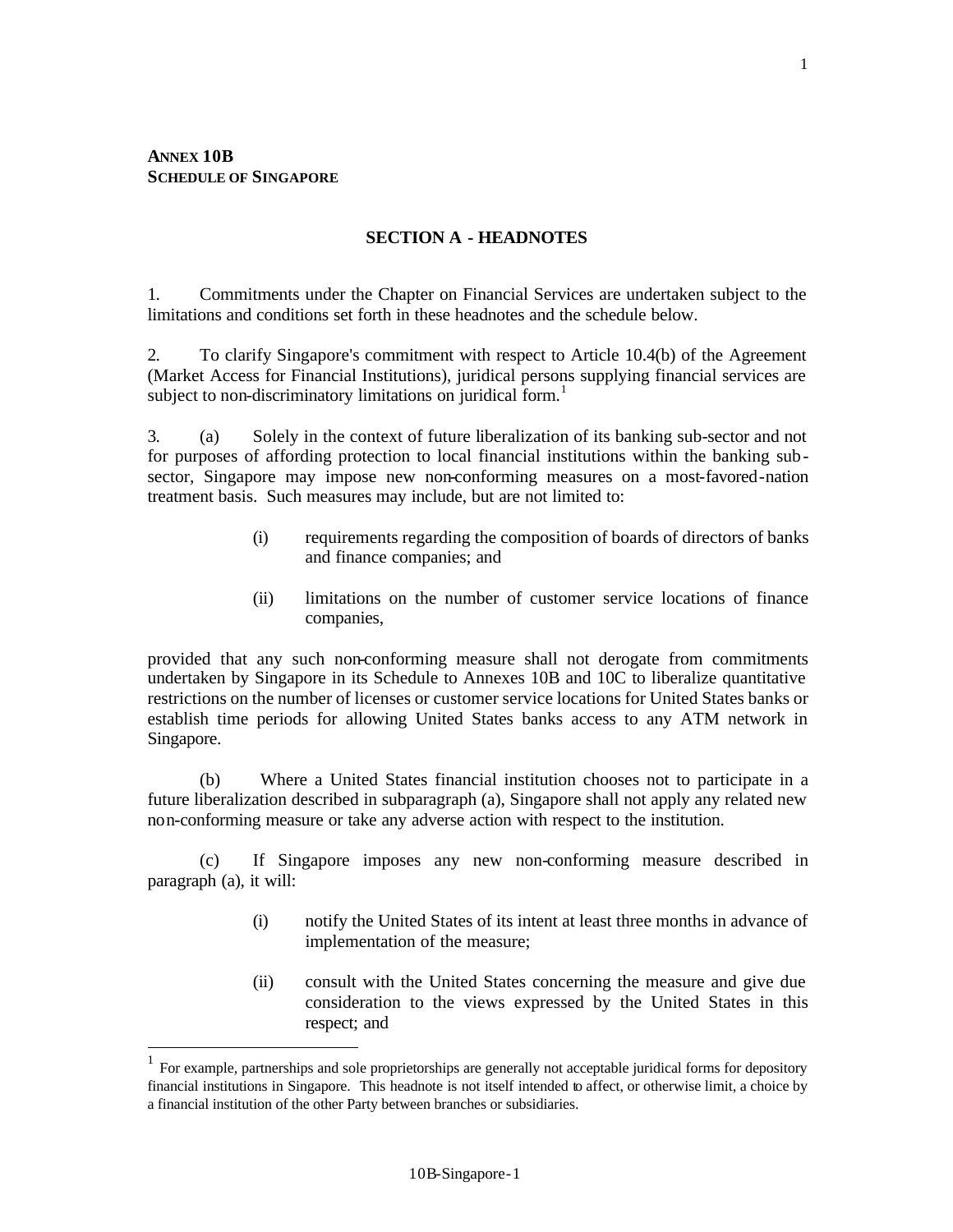(iii) make compensatory adjustments to its Schedule to Annex 10B with respect to the same class of financial institutions of the banking subsector as are affected by the measure such that the general level of commitments is more favorable to trade in the banking sub-sector than prior to the new measure.<sup>2</sup>

(d) In connection with the liberalization of the 20% aggregate foreign shareholding limit in finance companies effected on 11 December 2002, Singapore reserves the right to introduce a 12% approval threshold for acquisition of shareholdings or voting control in finance companies. Subparagraph (c) shall not apply to this measure.

4. (a) Singapore reserves the right to require a foreign bank that is systemically important to incorporate within Singapore, provided that such a requirement is applied in a reasonable, objective, and impartial manner. Before imposing such a requirement, Singapore will take into account such factors as the quality of home country regulation and supervision over the bank, degree of protection accorded to depositors in the home country vis-à-vis depositors in Singapore, and the amount of assets held or situated in Singapore.

(b) Singapore shall not impose the requirement described in subparagraph (a) with respect to a foreign bank of the United States, unless it:

- (i) notifies the bank and the United States of its intent at least six months before imposing the requirement;
- (ii) consults with the United States concerning the requirement and gives due consideration to the views expressed by the United States in this respect; and
- (iii) allows the bank a reasonable time to comply with the requirement.

-

 $2$  It is understood that compensatory adjustments shall not be regarded as inadequate solely because the general level of commitments after the introduction of the new measure is not significantly more favorable to trade in the banking sub-sector than prior to the introduction of the measure.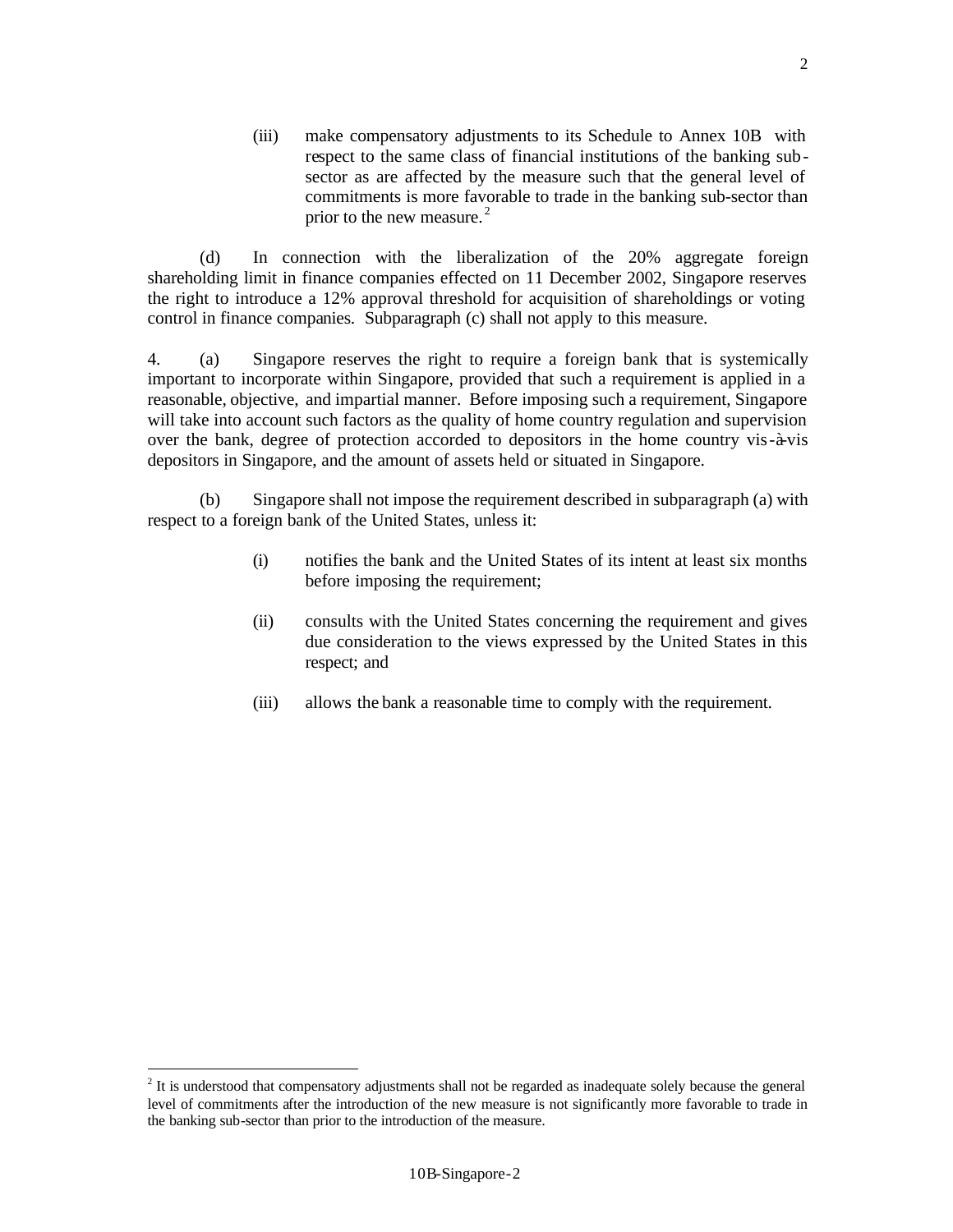# **SCHEDULE OF SINGAPORE TO ANNEX 10B SECTION B**

### **BANKING**

| Type of<br>Reservation:<br>Level of<br>Government:<br>Measures: | Market Access for Financial Institutions and National Treatment                                                                                                                                                                                                                                                                                                                                                                                                                                                                                                                                                                                                                                                                                                                  |
|-----------------------------------------------------------------|----------------------------------------------------------------------------------------------------------------------------------------------------------------------------------------------------------------------------------------------------------------------------------------------------------------------------------------------------------------------------------------------------------------------------------------------------------------------------------------------------------------------------------------------------------------------------------------------------------------------------------------------------------------------------------------------------------------------------------------------------------------------------------|
|                                                                 | National                                                                                                                                                                                                                                                                                                                                                                                                                                                                                                                                                                                                                                                                                                                                                                         |
|                                                                 | Banking Act, Cap. 19<br>MAS Notice 619                                                                                                                                                                                                                                                                                                                                                                                                                                                                                                                                                                                                                                                                                                                                           |
| Description:                                                    | No new full bank licenses will be granted to foreign banks.                                                                                                                                                                                                                                                                                                                                                                                                                                                                                                                                                                                                                                                                                                                      |
|                                                                 | Qualifying Full Bank privileges are limited to 6 foreign banks. Quantitative<br>limits on the number of licenses with Qualifying Full Bank privileges will be<br>lifted for U.S. banks 18 months after the date of entry into force of this<br>Agreement.                                                                                                                                                                                                                                                                                                                                                                                                                                                                                                                        |
|                                                                 | No foreign bank can have more than one customer service location, establish<br>off-premise ATMs, establish ATM networking or provide debit services<br>through an Electronic Funds Transfer at Point of Sale (EFTPOS) network<br>except that U.S. banks with Qualifying Full Bank privileges (QFBs) are<br>allowed to:                                                                                                                                                                                                                                                                                                                                                                                                                                                           |
|                                                                 | (a) establish up to 30 customer service locations upon entry into force of<br>this Agreement;<br>(b) establish any number of customer service locations 2 years after the<br>date of entry into force of this Agreement;                                                                                                                                                                                                                                                                                                                                                                                                                                                                                                                                                         |
|                                                                 | (c) establish an ATM network among QFBs; and<br>(d) provide debit services through an Electronic Funds Transfer at Point<br>of Sale (EFTPOS) network.                                                                                                                                                                                                                                                                                                                                                                                                                                                                                                                                                                                                                            |
|                                                                 | No foreign financial institution can participate in any ATM network<br>operated by local banks except that: (a) U.S. banks with Qualifying Full<br>Bank privileges and which are incorporated in Singapore will not be subject<br>to this restriction 2 years and 6 months after the date of entry into force of<br>this Agreement and will thereafter be permitted to negotiate for access to<br>local banks' ATM networks on commercial terms; and (b) U.S. banks with<br>Qualifying Full Bank privileges and which are not incorporated in Singapore<br>will not be subject to this restriction 4 years after the date of entry into force<br>of this Agreement and will thereafter be permitted to negotiate for access to<br>local banks' ATM networks on commercial terms. |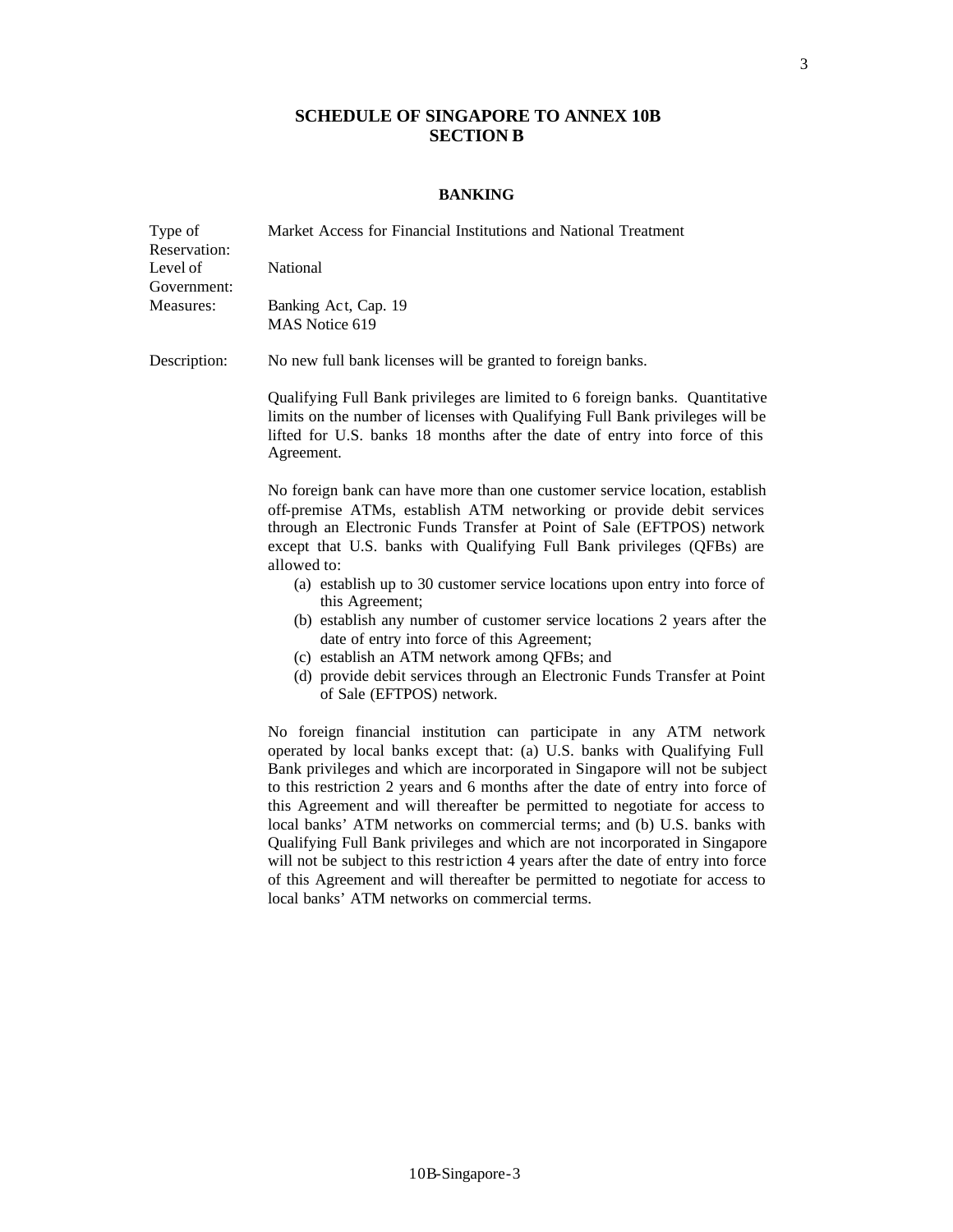| Type of      | National Treatment                                                                                                                                                                           |
|--------------|----------------------------------------------------------------------------------------------------------------------------------------------------------------------------------------------|
| Reservation: |                                                                                                                                                                                              |
| Level of     | National                                                                                                                                                                                     |
| Government:  |                                                                                                                                                                                              |
| Measures:    | Banking Act, Cap. 19                                                                                                                                                                         |
|              | Central Provident Fund Act, Cap. 36                                                                                                                                                          |
|              |                                                                                                                                                                                              |
| Description: | Only foreign banks with Qualifying Full Bank privileges may apply to<br>provide Supplementary Retirement Scheme accounts and Central Provident<br>Fund Investment Scheme accounts.           |
|              | Only foreign banks with Qualifying Full Bank privileges will be permitted to<br>apply to accept fixed deposits under the Central Provident Fund Investment<br>Scheme and Minimum Sum Scheme. |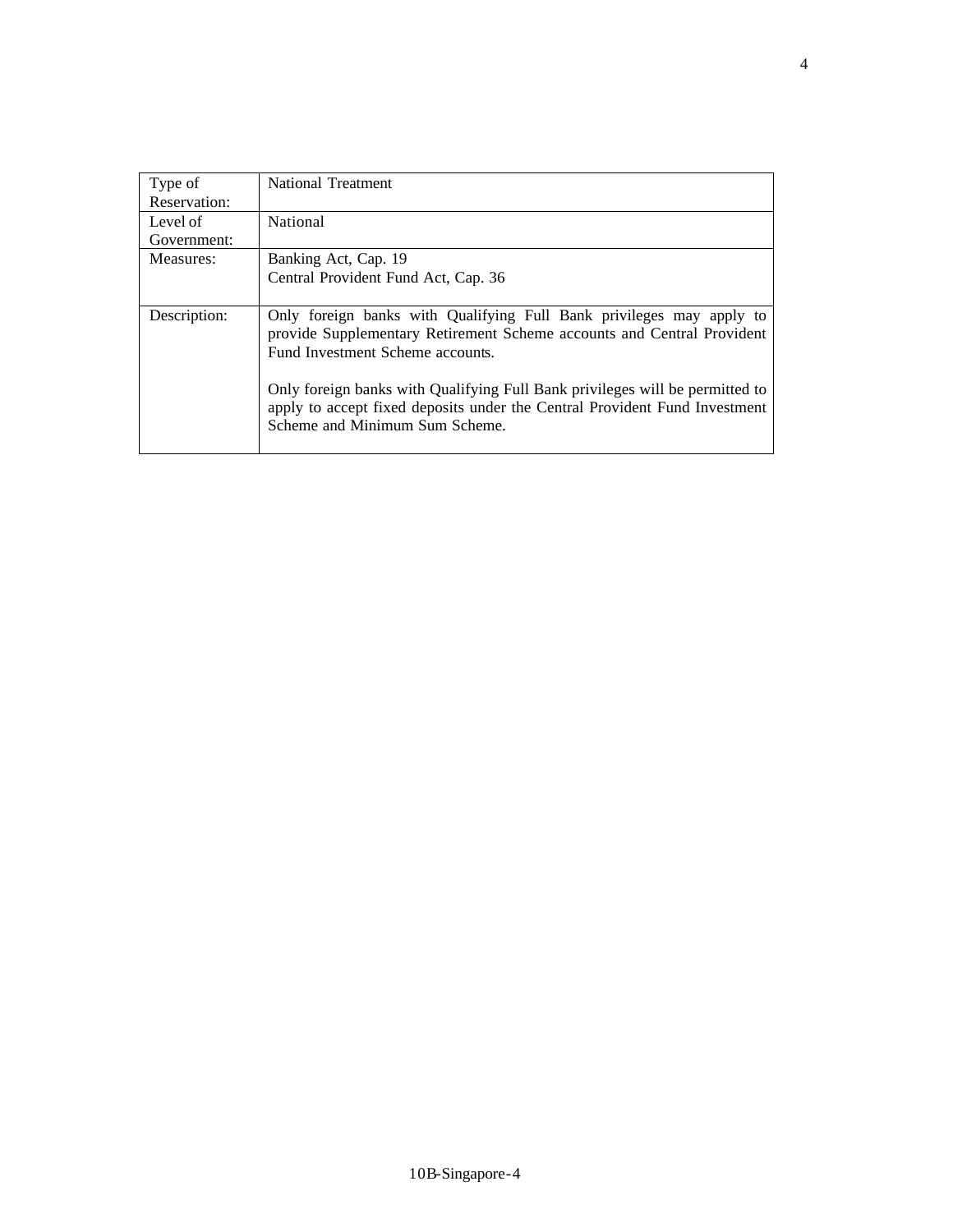| Type of      | Market Access for Financial Institutions and National Treatment                                                                                                                                                                                                                                                                                                                                                                                                                                                                                                                               |
|--------------|-----------------------------------------------------------------------------------------------------------------------------------------------------------------------------------------------------------------------------------------------------------------------------------------------------------------------------------------------------------------------------------------------------------------------------------------------------------------------------------------------------------------------------------------------------------------------------------------------|
| Reservation: |                                                                                                                                                                                                                                                                                                                                                                                                                                                                                                                                                                                               |
| Level of     | National                                                                                                                                                                                                                                                                                                                                                                                                                                                                                                                                                                                      |
| Government:  |                                                                                                                                                                                                                                                                                                                                                                                                                                                                                                                                                                                               |
| Measures:    | Banking Act, Cap. 19                                                                                                                                                                                                                                                                                                                                                                                                                                                                                                                                                                          |
|              | MAS Notice 619                                                                                                                                                                                                                                                                                                                                                                                                                                                                                                                                                                                |
| Description: | Only a maximum of 20 new Wholesale Bank licenses will be granted by the<br>Monetary Authority of Singapore between 30 June 2001 and 30 June 2003.<br>Quantitative limits on the number of Wholesale Bank licenses will be<br>removed for U.S. banks 3 years after the date of entry into force of this<br>Agreement.                                                                                                                                                                                                                                                                          |
|              | Wholesale Banks are not permitted to:<br>(a) accept Singapore dollar fixed deposits of less than S\$250,000;<br>(b) offer savings accounts;<br>(c) operate interest-bearing Singapore dollar current accounts for natural<br>persons who are Singapore residents;<br>(d) issue Singapore dollar bonds and negotiable certificates of deposit, unless<br>requirements pertaining to minimum maturity period, minimum<br>denomination or class of investors contained in the Guidelines for Operation<br>of Wholesale Banks issued by the Monetary Authority of Singapore are<br>complied with. |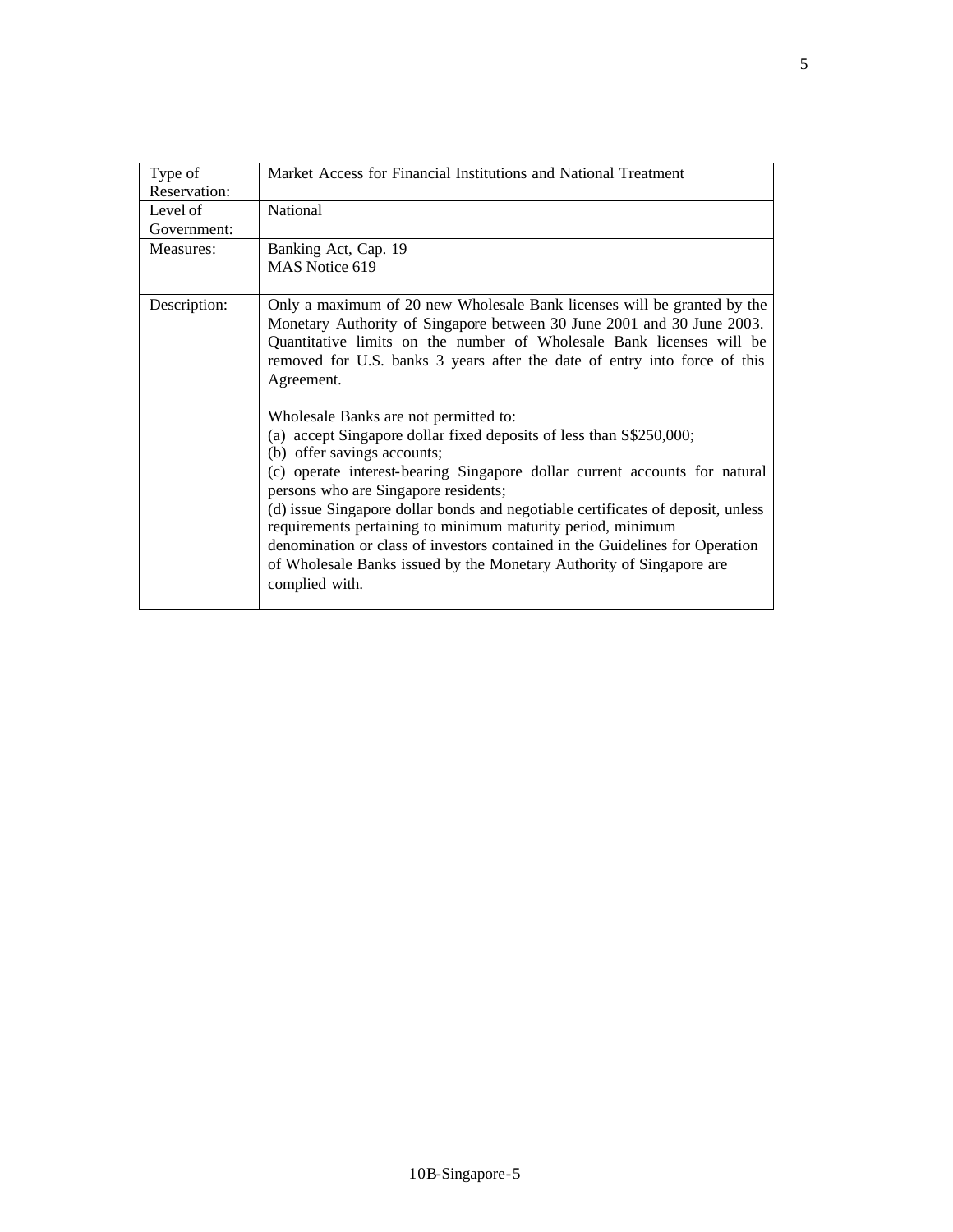| Type of<br>Reservation: | Market Access for Financial Institutions and National Treatment                                                                                                                                                                                                                                                         |
|-------------------------|-------------------------------------------------------------------------------------------------------------------------------------------------------------------------------------------------------------------------------------------------------------------------------------------------------------------------|
| Level of                | National                                                                                                                                                                                                                                                                                                                |
| Government:             |                                                                                                                                                                                                                                                                                                                         |
| Measures:               | Banking Act, Cap. 19                                                                                                                                                                                                                                                                                                    |
|                         | MAS Notice 619                                                                                                                                                                                                                                                                                                          |
| Description:            | Offshore Banks are not permitted to:                                                                                                                                                                                                                                                                                    |
|                         | (a) provide credit facilities to non-bank residents of Singapore in Singapore<br>dollars exceeding a total of S\$500 million at any one time;                                                                                                                                                                           |
|                         | (b) offer savings accounts;                                                                                                                                                                                                                                                                                             |
|                         | (c) accept any fixed or other interest-bearing deposits in Singapore dollars<br>from non-bank residents of Singapore;                                                                                                                                                                                                   |
|                         | (d) operate current accounts for non-bank residents unless the accounts are<br>offered:                                                                                                                                                                                                                                 |
|                         | i) in connection with credit facilities granted to, or other business<br>dealings with the customer; or                                                                                                                                                                                                                 |
|                         | ii) to customers of the bank's head office.                                                                                                                                                                                                                                                                             |
|                         | (e) operate interest-bearing Singapore dollar current accounts for natural<br>persons who are Singapore residents;                                                                                                                                                                                                      |
|                         | (f) accept Singapore dollar fixed deposits of less than S\$250,000 from non-<br>bank non-residents;                                                                                                                                                                                                                     |
|                         | (g) issue Singapore dollar bonds and negotiable certificates of deposit,<br>unless requirements pertaining to minimum maturity period, minimum<br>denomination or class of investors contained in the Guidelines for Operation<br>of Offshore Banks issued by the Monetary Authority of Singapore are<br>complied with. |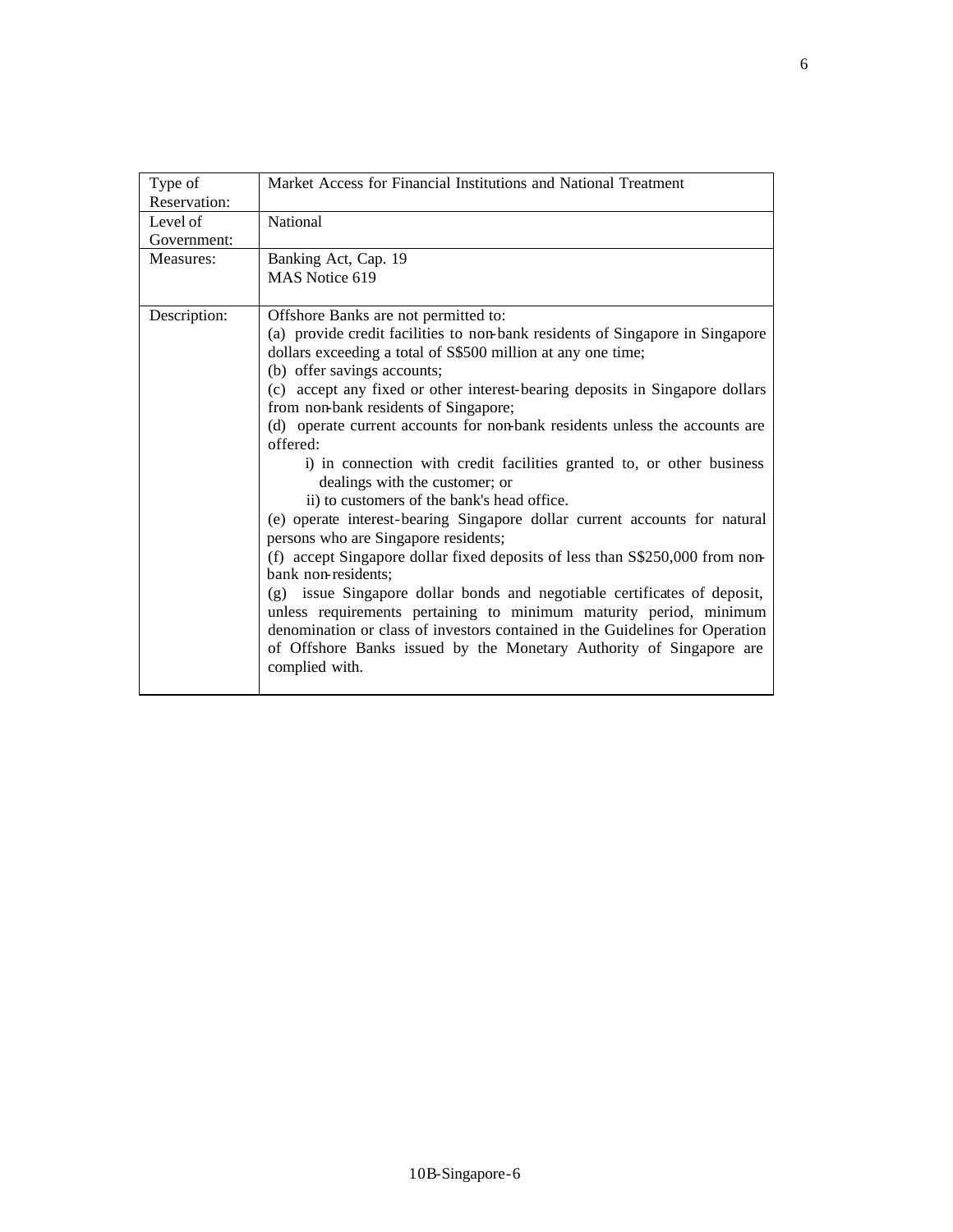| Type of      | <b>National Treatment</b>                                                                                                                                                                                                                                                                                                                                                                                                                                   |
|--------------|-------------------------------------------------------------------------------------------------------------------------------------------------------------------------------------------------------------------------------------------------------------------------------------------------------------------------------------------------------------------------------------------------------------------------------------------------------------|
| Reservation: |                                                                                                                                                                                                                                                                                                                                                                                                                                                             |
|              |                                                                                                                                                                                                                                                                                                                                                                                                                                                             |
| Level of     | National                                                                                                                                                                                                                                                                                                                                                                                                                                                    |
| Government:  |                                                                                                                                                                                                                                                                                                                                                                                                                                                             |
| Measures:    | Banking Act, Cap. 19                                                                                                                                                                                                                                                                                                                                                                                                                                        |
|              | Monetary Authority of Singapore Act, Cap. 186                                                                                                                                                                                                                                                                                                                                                                                                               |
| Description: | No foreign person shall acting alone or in concert with other persons, assume<br>control of any Singapore incorporated bank (other than a Singapore<br>incorporated bank that is already controlled by a U.S. financial institution) or<br>a company belonging to a class of financial institutions approved as financial<br>holding companies under section 28 of the Monetary Authority of Singapore<br>Act (referred to as "financial holding company"). |
|              | Approval from the Minister is required before a person (together with<br>associated persons) is allowed to acquire indirect control over and<br>shareholdings or voting control of or exceeding 5%, 12% and 20% in a<br>Singapore incorporated bank or a financial holding company, and before a<br>Singapore incorporated bank or a financial holding company is allowed to be<br>merged or taken over by any other body.                                  |
|              | In approving applications to exceed the threshold limits, the Minister may<br>impose conditions it considers necessary to prevent undue control, protect<br>public interests, and ensure the integrity of the financial system.                                                                                                                                                                                                                             |
|              | A foreign person is a person that is:<br>(a) in the case of a natural person, not a citizen of Singapore; and<br>(b) in the case of a corporation, not controlled by citizens of Singapore.                                                                                                                                                                                                                                                                 |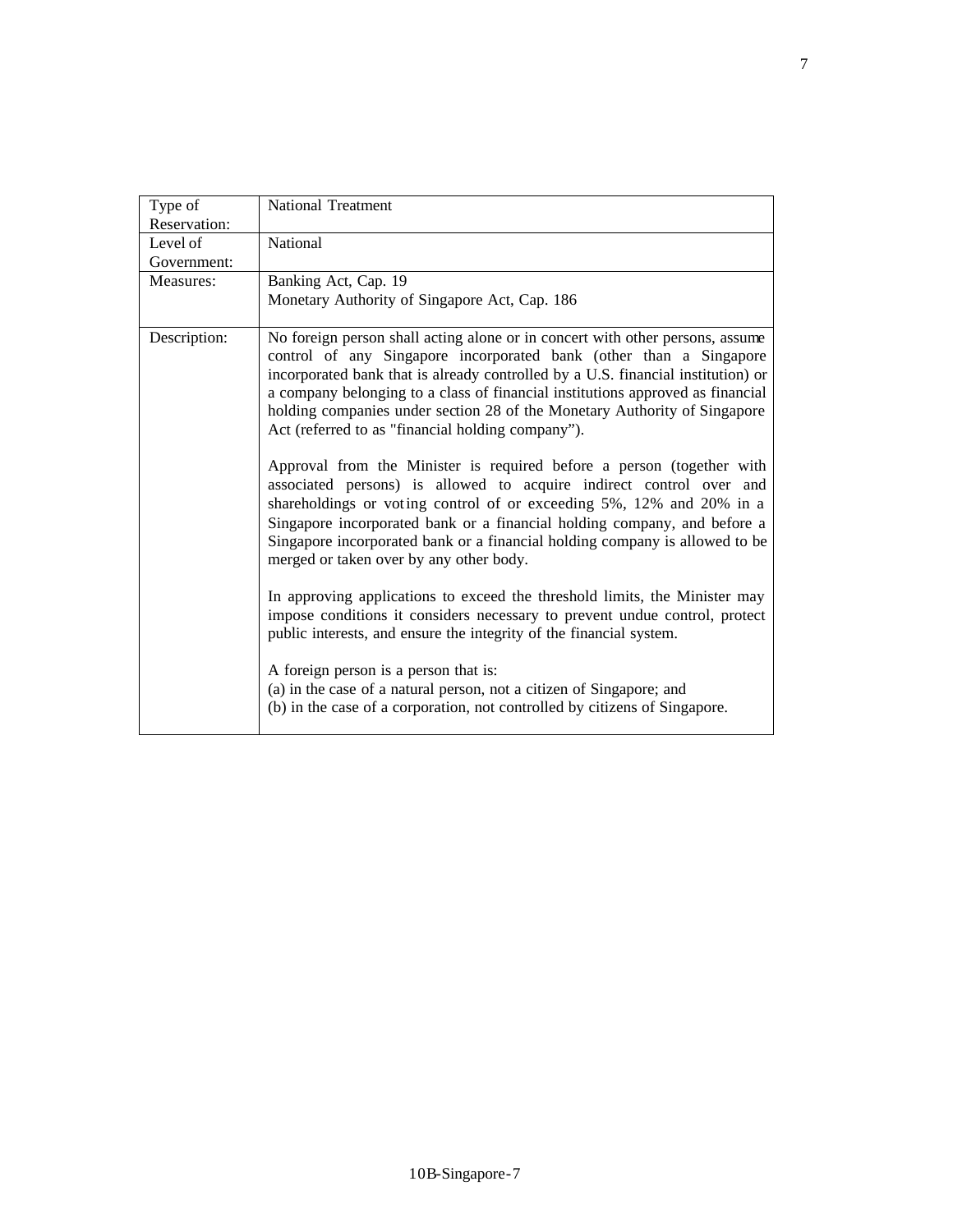| Type of      | Market Access for Financial Institutions                           |
|--------------|--------------------------------------------------------------------|
| Reservation: |                                                                    |
| Level of     | <b>National</b>                                                    |
| Government:  |                                                                    |
| Measures:    | Monetary Authority of Singapore Act, Cap 186                       |
|              | Directives to Merchant Banks                                       |
|              |                                                                    |
| Description: | No Merchant Bank may have more than one customer service location. |
|              |                                                                    |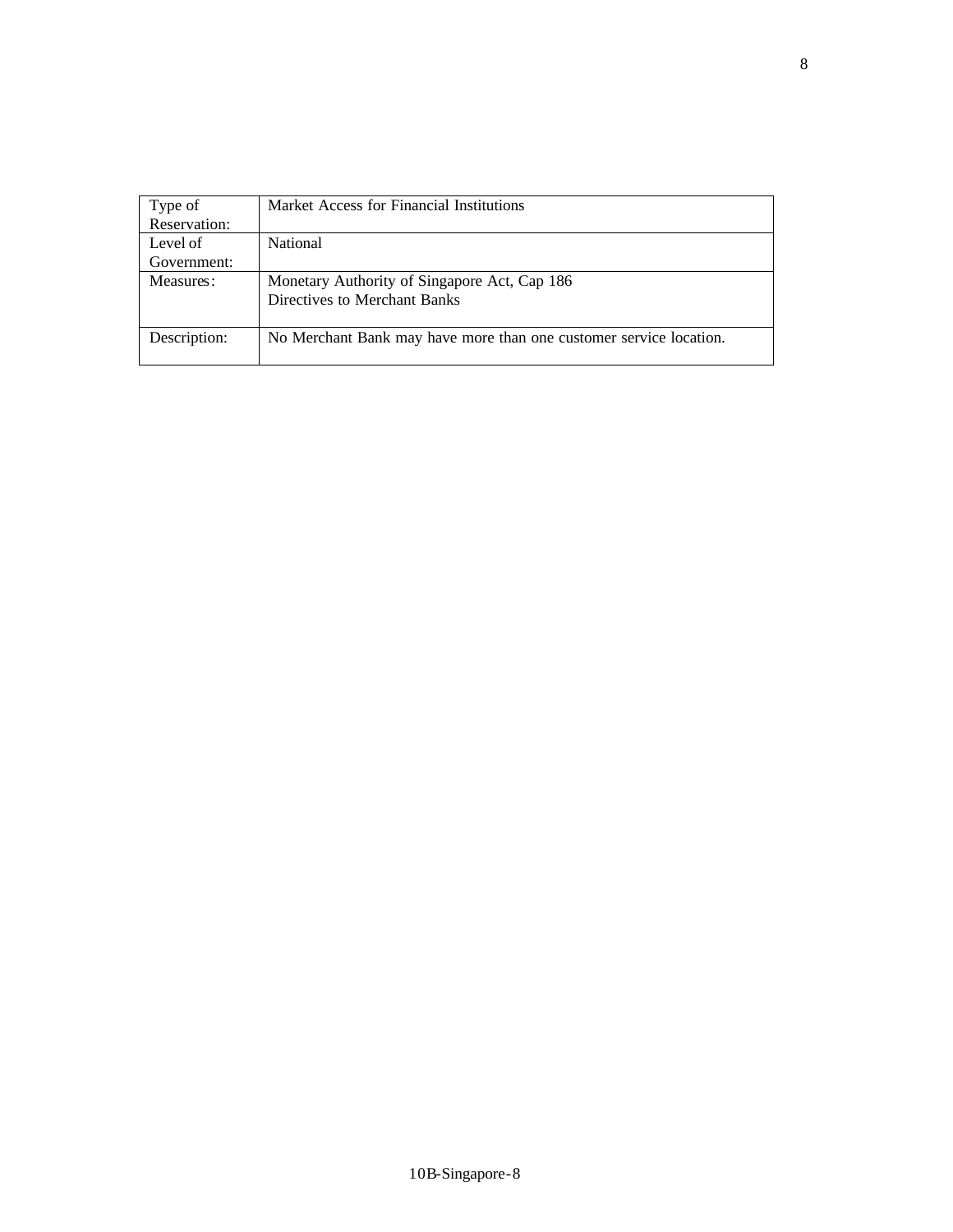| Type of<br>Reservation: | Market Access for Financial Institutions                                                                                                                                                                                                                                                                                                                                            |
|-------------------------|-------------------------------------------------------------------------------------------------------------------------------------------------------------------------------------------------------------------------------------------------------------------------------------------------------------------------------------------------------------------------------------|
| Level of<br>Government: | National                                                                                                                                                                                                                                                                                                                                                                            |
| Measures:               | Finance Companies Act, Cap. 108                                                                                                                                                                                                                                                                                                                                                     |
| Description:            | No new finance company licenses will be granted.<br>A finance company must be established as a Singapore incorporated<br>company.<br>Finance companies are not permitted to establish off-premise ATMs, ATM<br>networking, participate in any local ATM network or allow their accounts to<br>be debited through an Electronic Funds Transfer at Point of Sale (EFTPOS)<br>network. |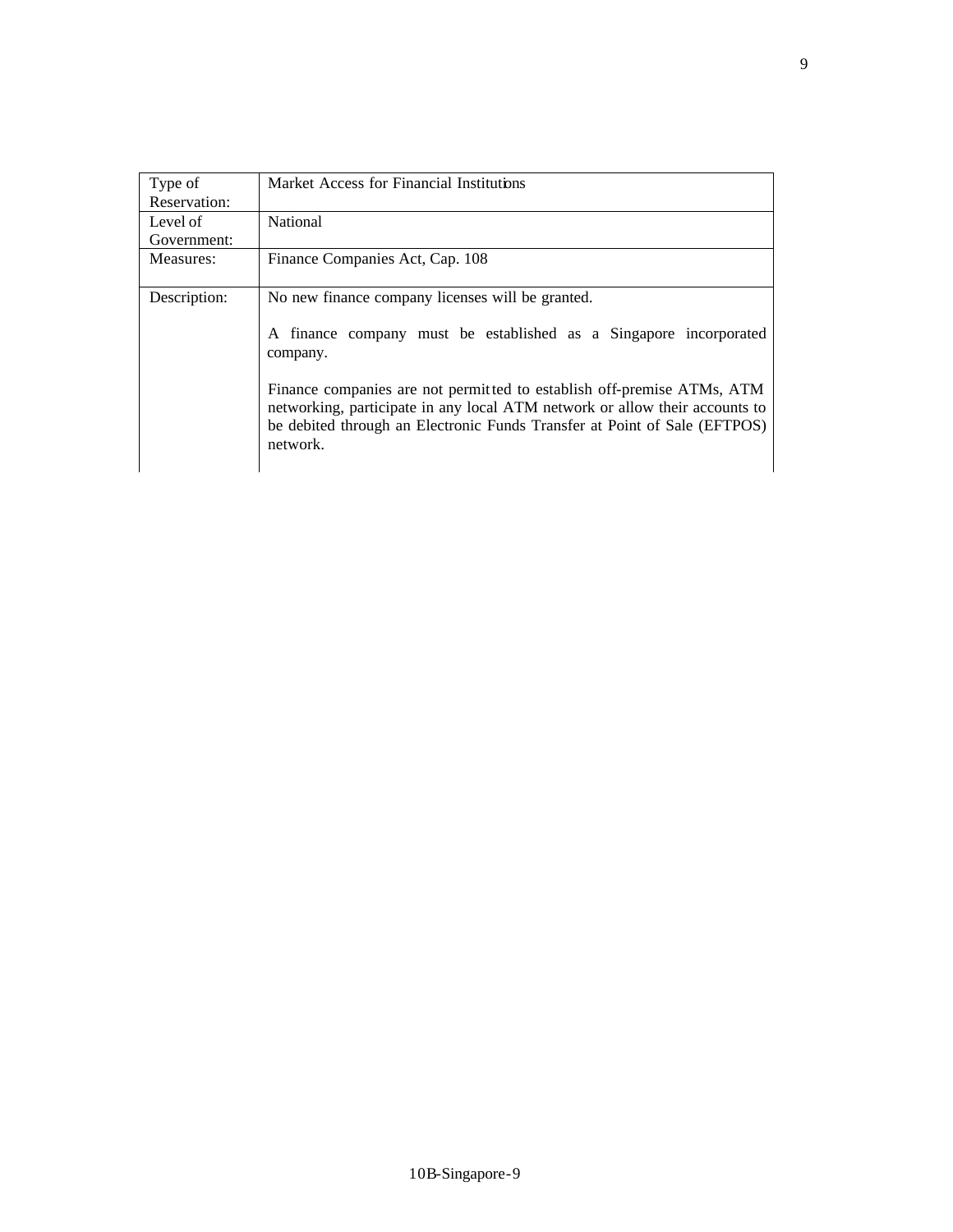| Type of      | <b>National Treatment</b>                                                                                                             |
|--------------|---------------------------------------------------------------------------------------------------------------------------------------|
| Reservation: |                                                                                                                                       |
| Level of     | National                                                                                                                              |
| Government:  |                                                                                                                                       |
| Measures:    | Finance Companies Act, Cap. 108                                                                                                       |
| Description: | No foreign person shall acting alone or in concert with other persons, assume                                                         |
|              | control of any finance company.                                                                                                       |
|              |                                                                                                                                       |
|              | Approval from the Monetary Authority of Singapore is required before a                                                                |
|              | person (together with associated persons) is allowed to acquire shareholdings                                                         |
|              | or voting control in a finance company of or exceeding 5% and 20%, and<br>before he obtains effective control of the finance company. |
|              |                                                                                                                                       |
|              | In approving applications to exceed the threshold limits, the Monetary                                                                |
|              | Authority of Singapore may impose conditions it considers necessary to                                                                |
|              | prevent undue control, protect public interests, and ensure the integrity of the                                                      |
|              | financial system.                                                                                                                     |
|              | A foreign person is a person that is:                                                                                                 |
|              | (a) in the case of a natural person, not a citizen of Singapore; and                                                                  |
|              | (b) in the case of a corporation, not controlled by citizens of Singapore.                                                            |
|              |                                                                                                                                       |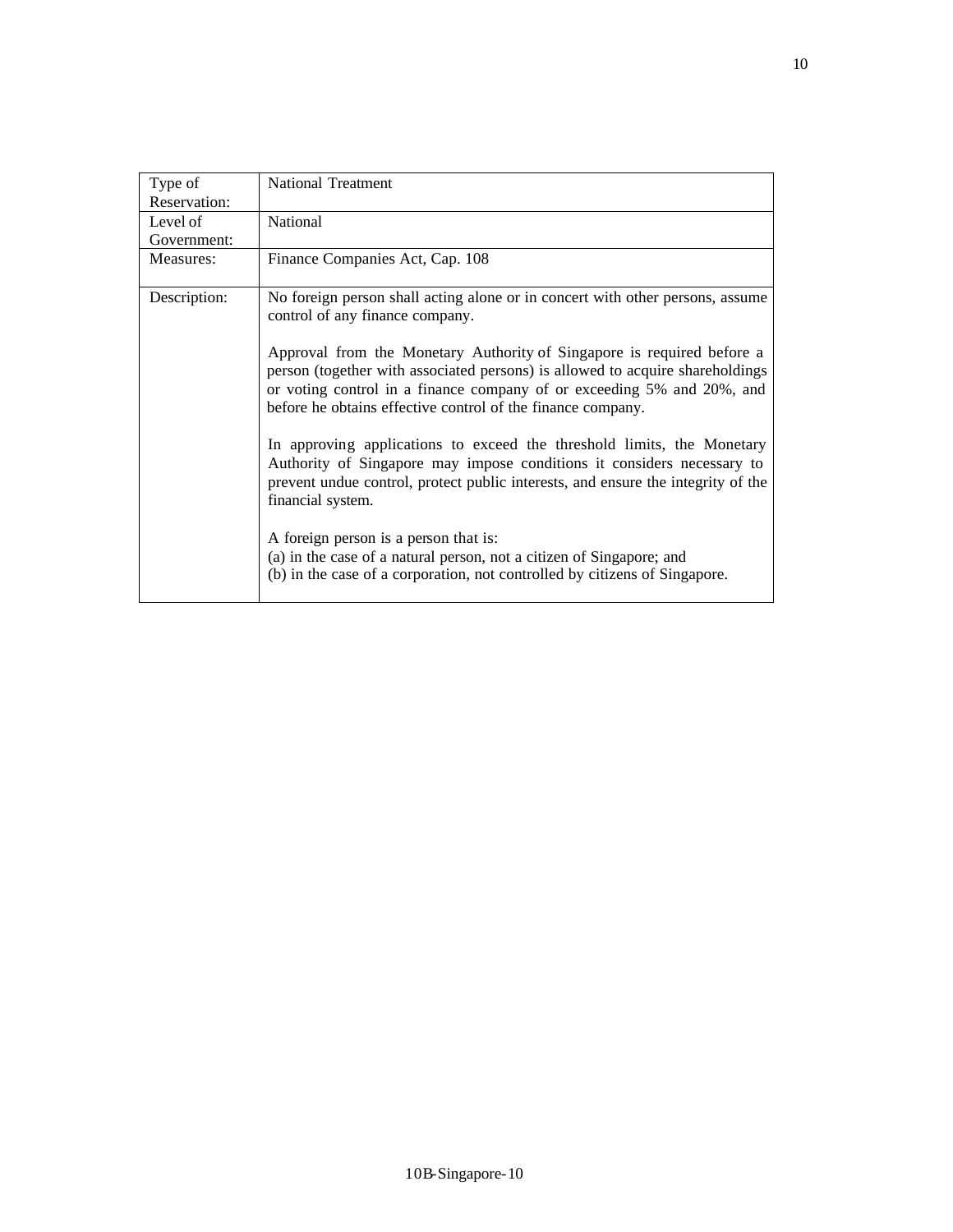| Type of      | <b>National Treatment</b>                                                                                                                      |
|--------------|------------------------------------------------------------------------------------------------------------------------------------------------|
| Reservation: |                                                                                                                                                |
| Level of     | Nationa <sup>1</sup>                                                                                                                           |
| Government:  |                                                                                                                                                |
| Measures:    | Money-Changing and Remittance Businesses Act, Cap. 187                                                                                         |
|              |                                                                                                                                                |
| Description: | Remittance shops and money-changing businesses, except where the                                                                               |
|              | remittance or money-changing business is conducted by banks, merchant<br>banks and finance companies, must be more than 50% owned by Singapore |
|              | citizens.                                                                                                                                      |
|              |                                                                                                                                                |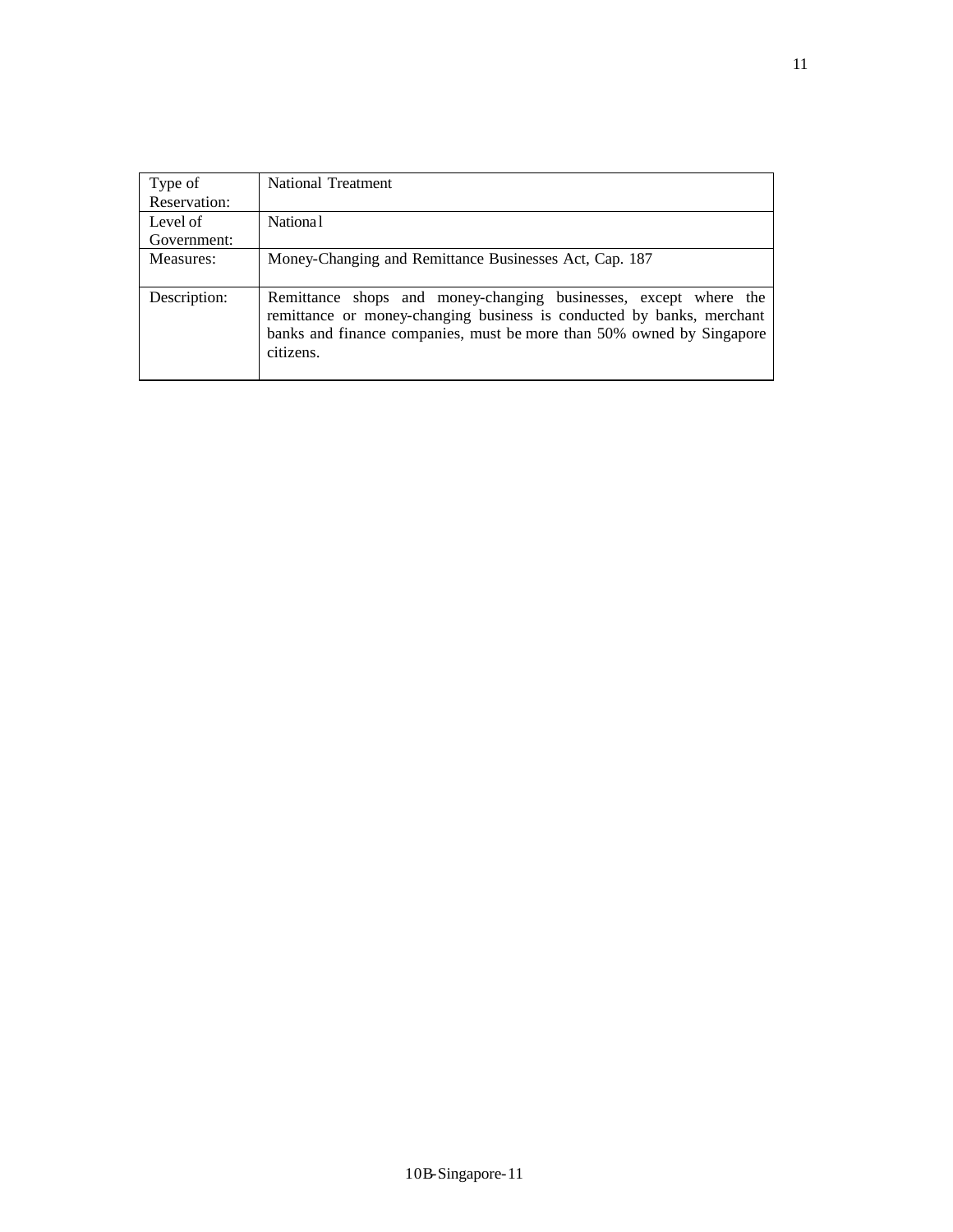| Type of<br>Reservation: | Market Access for Financial Institutions and National Treatment                                                                                                                                                                                                                      |
|-------------------------|--------------------------------------------------------------------------------------------------------------------------------------------------------------------------------------------------------------------------------------------------------------------------------------|
| Level of                | National                                                                                                                                                                                                                                                                             |
| Government:             |                                                                                                                                                                                                                                                                                      |
| Measures:               | Banking Act, Cap. 19                                                                                                                                                                                                                                                                 |
| Description:            | Only the clearing house established under the Banking Act may provide<br>clearing services for cheques and other credit instruments which are drawn<br>on a bank in Singapore, whether payable in Singapore dollars or other<br>currency, and services for interbank GIRO transfers. |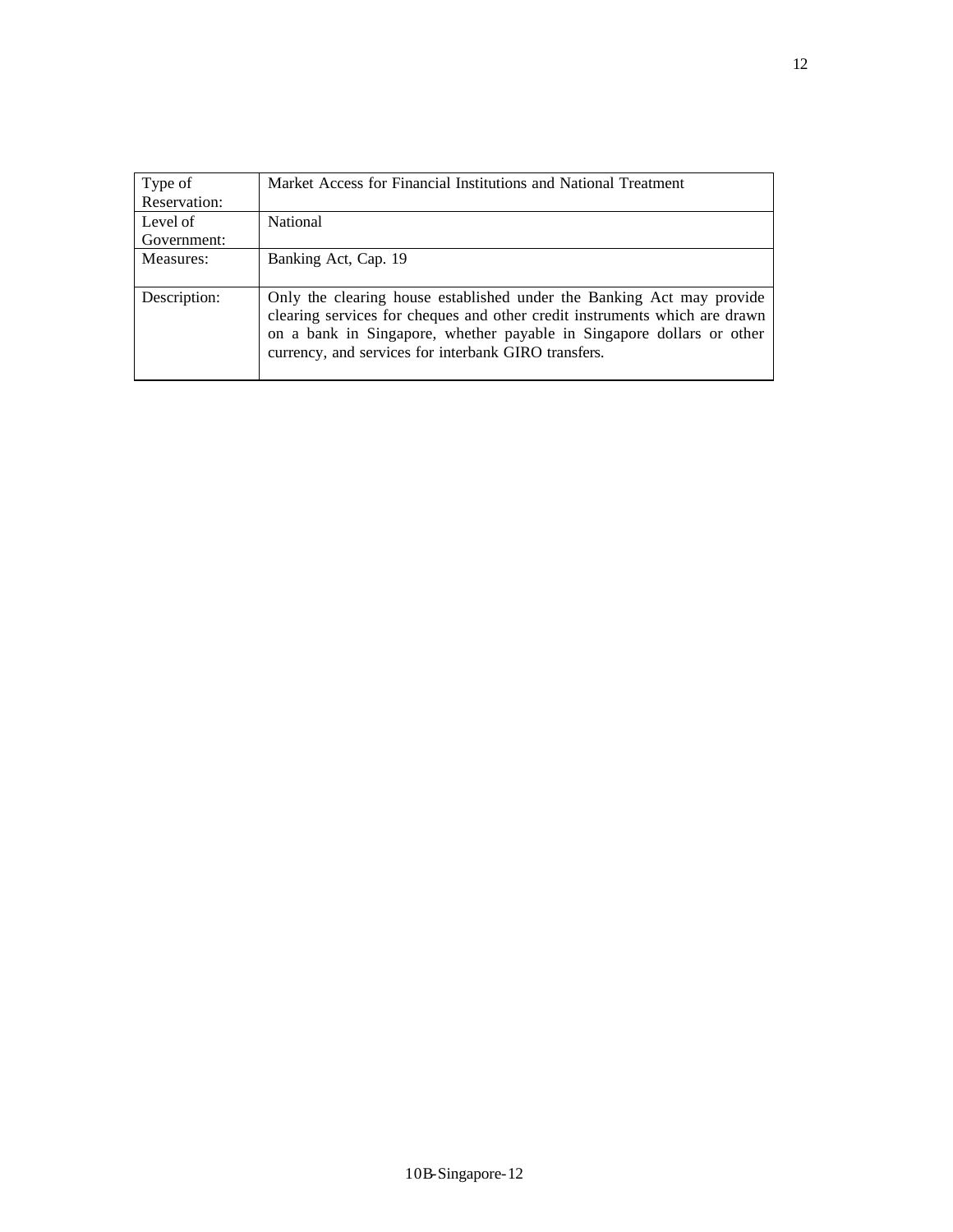| Type of<br>Reservation: | Most-Favored-Nation Treatment                                                                                                                                                                                                                                                                                                                                                                                                                                                                                                                                                                          |
|-------------------------|--------------------------------------------------------------------------------------------------------------------------------------------------------------------------------------------------------------------------------------------------------------------------------------------------------------------------------------------------------------------------------------------------------------------------------------------------------------------------------------------------------------------------------------------------------------------------------------------------------|
| Level of<br>Government: | National                                                                                                                                                                                                                                                                                                                                                                                                                                                                                                                                                                                               |
| Measures:               | Currency Interchangeability Agreement between Singapore and Brunei 1967                                                                                                                                                                                                                                                                                                                                                                                                                                                                                                                                |
| Description:            | The currency issuing authorities of Singapore and Brunei agreed, under the<br>Currency Interchangeability Agreement between Singapore and Brunei<br>1967, to:<br>(a) accept from banks, notes and coins issued by the other issuing authority,<br>at par and without charge and to exchange such notes and coins into the<br>currency of the country concerned; and<br>(b) arrange for repatriation at the expense of the respective currency issuing<br>authority, the notes and coins issued by the other currency issuing authority<br>and to receive at par the equivalent in any agreed currency. |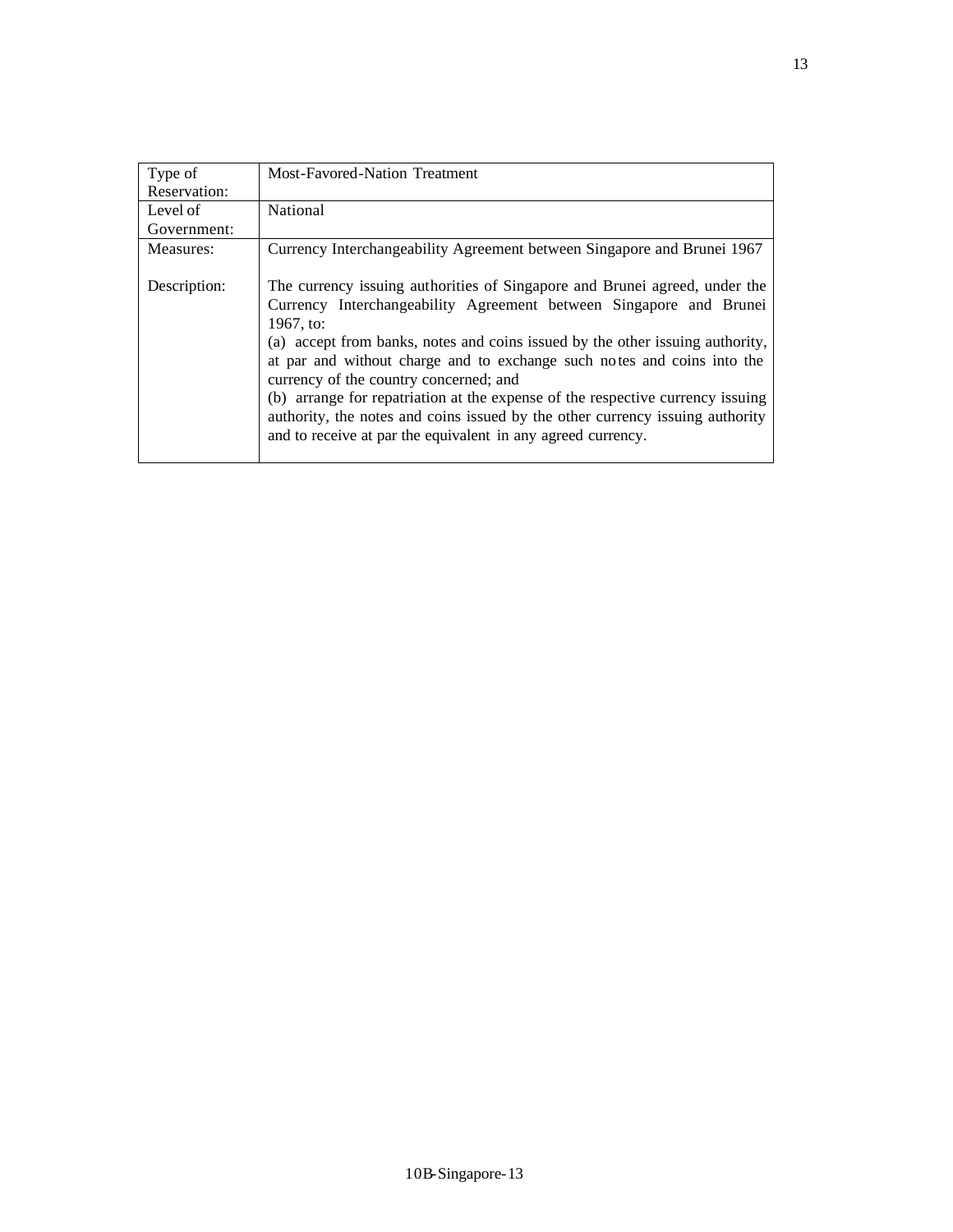### **SECURITIES**

| Type of<br>Reservation: | Market Access for Financial Institutions                                                                                                                                                                                                                                                                                                                                                                                                                                      |
|-------------------------|-------------------------------------------------------------------------------------------------------------------------------------------------------------------------------------------------------------------------------------------------------------------------------------------------------------------------------------------------------------------------------------------------------------------------------------------------------------------------------|
| Level of<br>Government: | National                                                                                                                                                                                                                                                                                                                                                                                                                                                                      |
| Measures:               | Securities and Futures Act, Cap. 289, Part II                                                                                                                                                                                                                                                                                                                                                                                                                                 |
| Description:            | Singapore reserves the right to limit the establishment or operation of<br>securities and futures markets (as exchanges, exempt exchanges or<br>recognized trading system providers). In authorizing such markets or in<br>imposing conditions on the operations of such markets, Singapore may take<br>into account factors including (but not limited to) market structure,<br>fragmentation of liquidity, range of products offered and the type of<br>investors targeted. |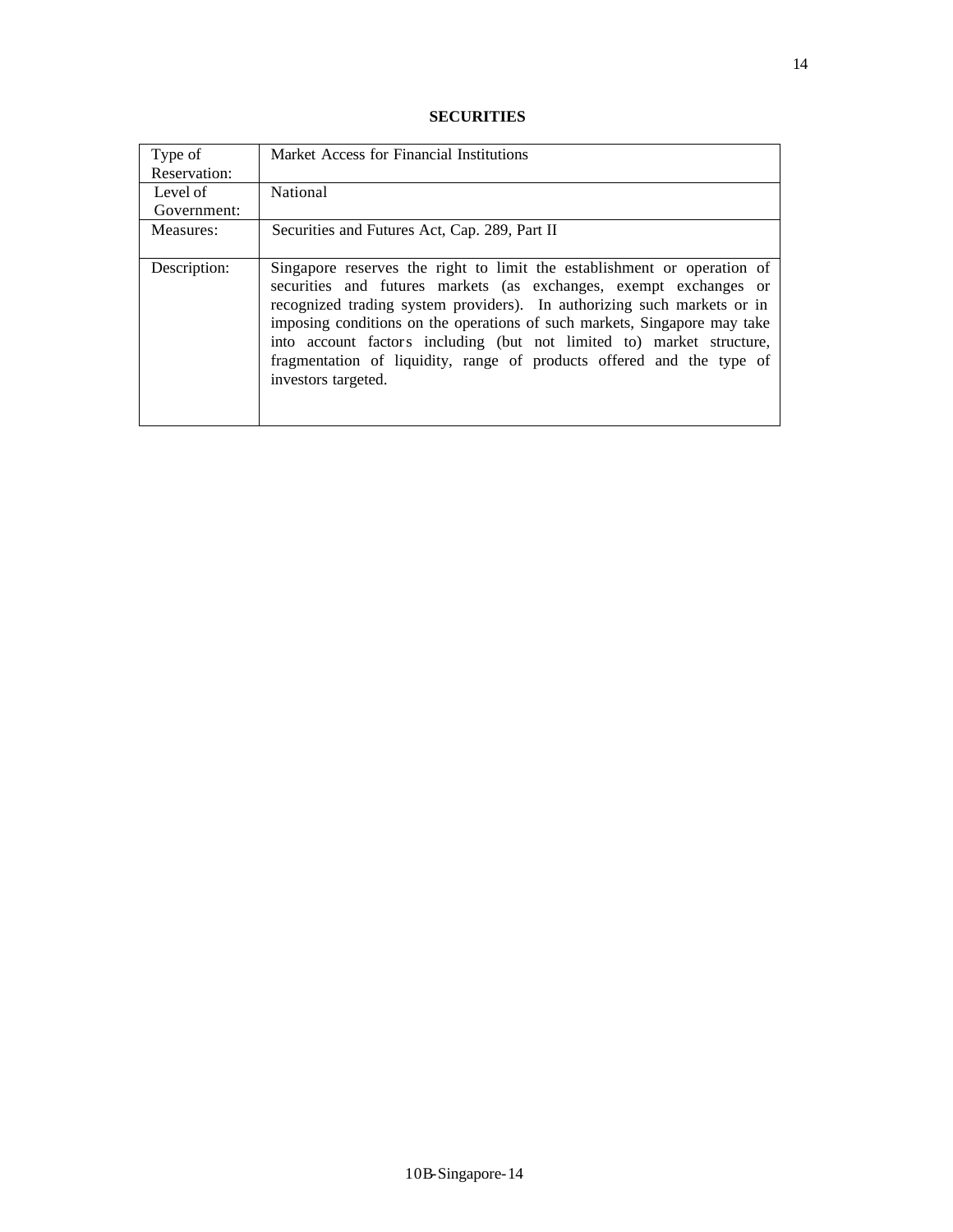| Type of      | Market Access for Financial Institutions                                                                                                        |
|--------------|-------------------------------------------------------------------------------------------------------------------------------------------------|
| Reservation: |                                                                                                                                                 |
| Level of     | National                                                                                                                                        |
| Government:  |                                                                                                                                                 |
| Measures:    | Banking Act, Cap. 19                                                                                                                            |
| Description: | Banks and merchant banks are required to establish separate subsidiaries<br>incorporated in Singapore to trade financial futures for customers. |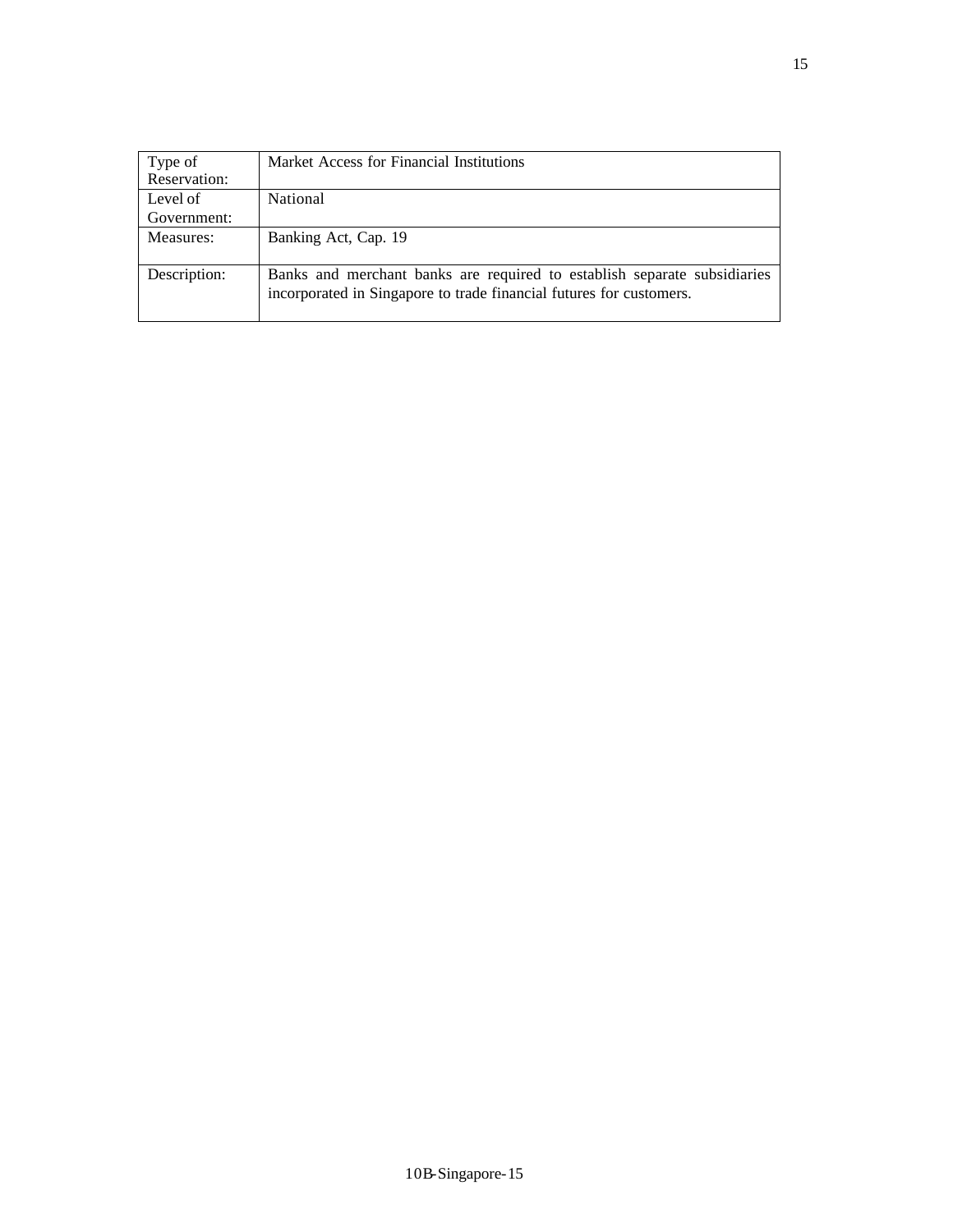| Type of      | Market Access for Financial Institutions                                                                                                                                         |
|--------------|----------------------------------------------------------------------------------------------------------------------------------------------------------------------------------|
| Reservation: |                                                                                                                                                                                  |
| Level of     | National                                                                                                                                                                         |
| Government:  |                                                                                                                                                                                  |
| Measures:    | Banking Act, Cap. 19                                                                                                                                                             |
|              |                                                                                                                                                                                  |
| Description: | Banks' and merchant banks' membership on any securities exchange or<br>futures exchange established in Singapore must be held through subsidiaries<br>incorporated in Singapore. |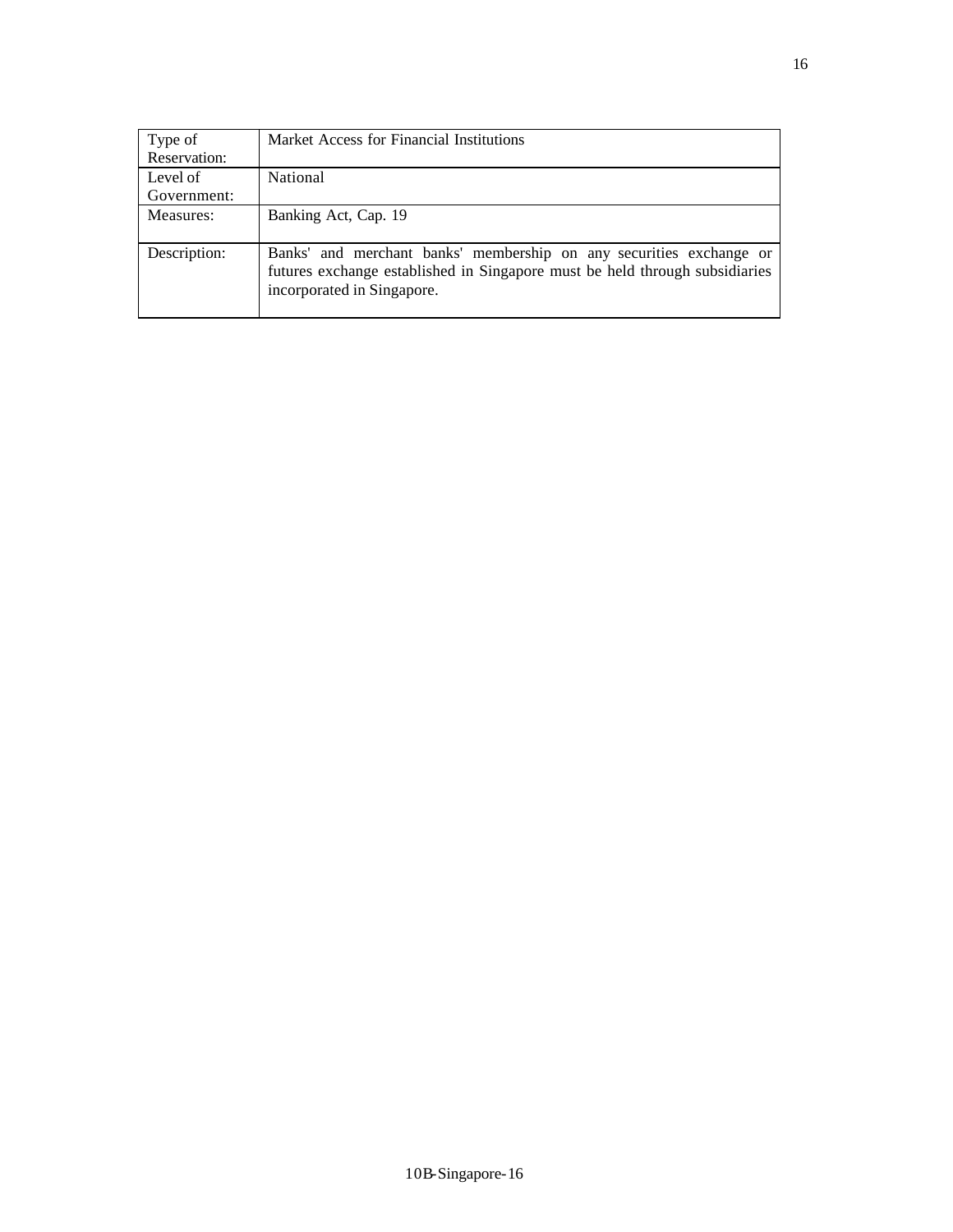| Type of      | Market Access for Financial Institutions and National Treatment                                                            |
|--------------|----------------------------------------------------------------------------------------------------------------------------|
| Reservation: |                                                                                                                            |
| Level of     | National                                                                                                                   |
| Government:  |                                                                                                                            |
|              |                                                                                                                            |
| Measures:    | Companies Act (Chapter 50) Part IV Division 7A                                                                             |
| Description: | Only the Central Depository (Pte) Ltd is authorized to provide securities<br>custodial services for book-entry securities. |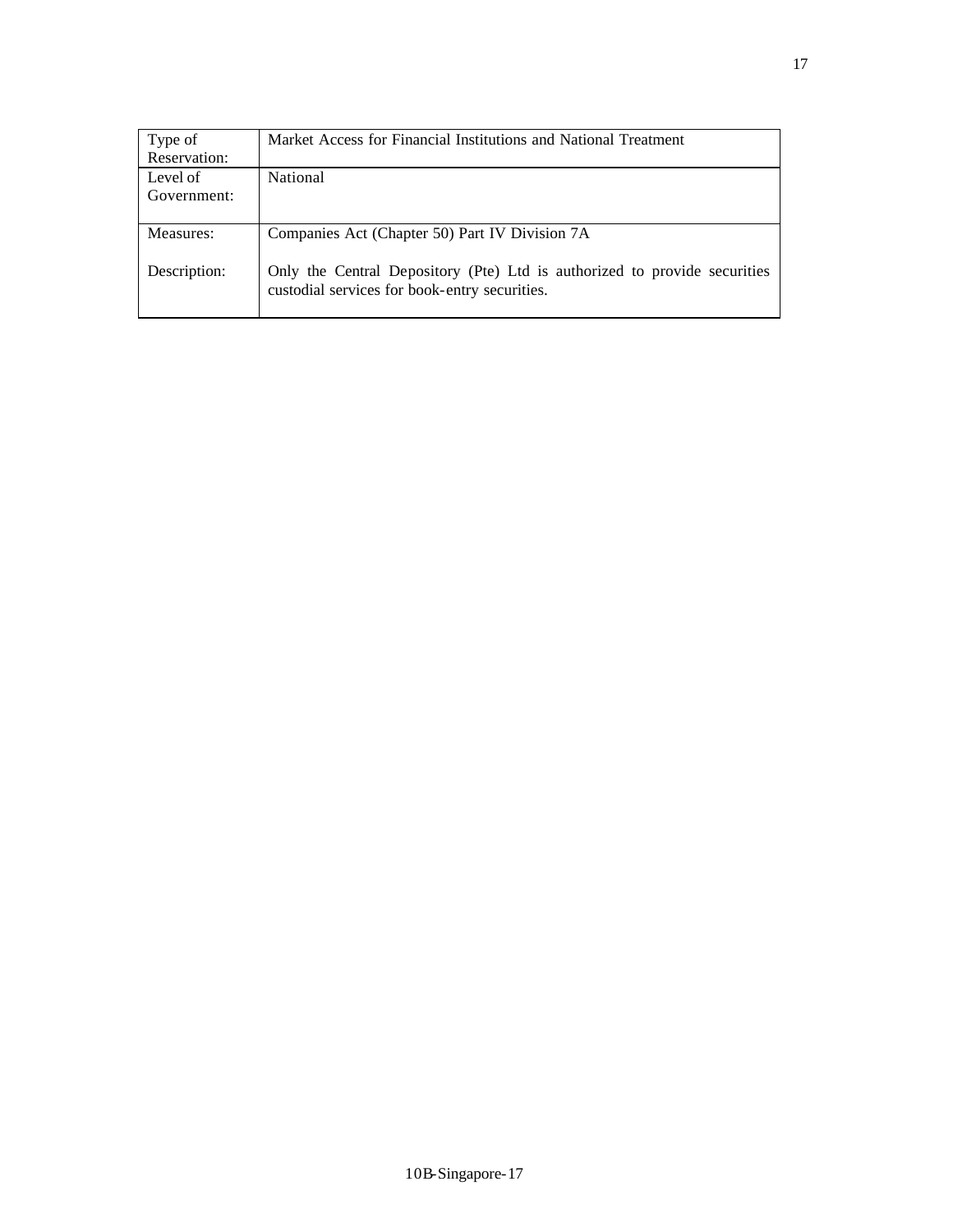| Type of      | <b>National Treatment</b>                                                                                                         |
|--------------|-----------------------------------------------------------------------------------------------------------------------------------|
| Reservation: |                                                                                                                                   |
| Level of     | National                                                                                                                          |
| Government:  |                                                                                                                                   |
| Measures:    | Criteria, Guidelines and Application Forms<br>for Fund<br>Admission                                                               |
|              | Management and Insurance Companies included under CPFIS                                                                           |
| Description: | In considering the admission of Fund Management Companies (FMCs)                                                                  |
|              | under the Central Provident Fund Investment Scheme (CPFIS), the Central                                                           |
|              | Provident Fund Board takes into consideration the following factors:                                                              |
|              | a) whether the FMC has a minimum one-year track record as a capital                                                               |
|              | markets services license holder under the Securities and Futures Act, Cap.                                                        |
|              | 289 (or its equivalent under the Securities Industry Act, Act 15 of 1986) in                                                      |
|              | the fund management industry in Singapore while the group as a whole has a<br>minimum of 3 years track record in fund management; |
|              |                                                                                                                                   |
|              | b) whether the FMC manages at least S\$500 million worth of funds in                                                              |
|              | Singapore; and                                                                                                                    |
|              | c) whether the FMC has a minimum of 3 fund managers, one of whom must                                                             |
|              | have at least 5 years of fund management experience. For the purpose of                                                           |
|              | this reservation, the definition of "fund manager" shall include portfolio                                                        |
|              | managers, research analysts and traders.                                                                                          |
|              |                                                                                                                                   |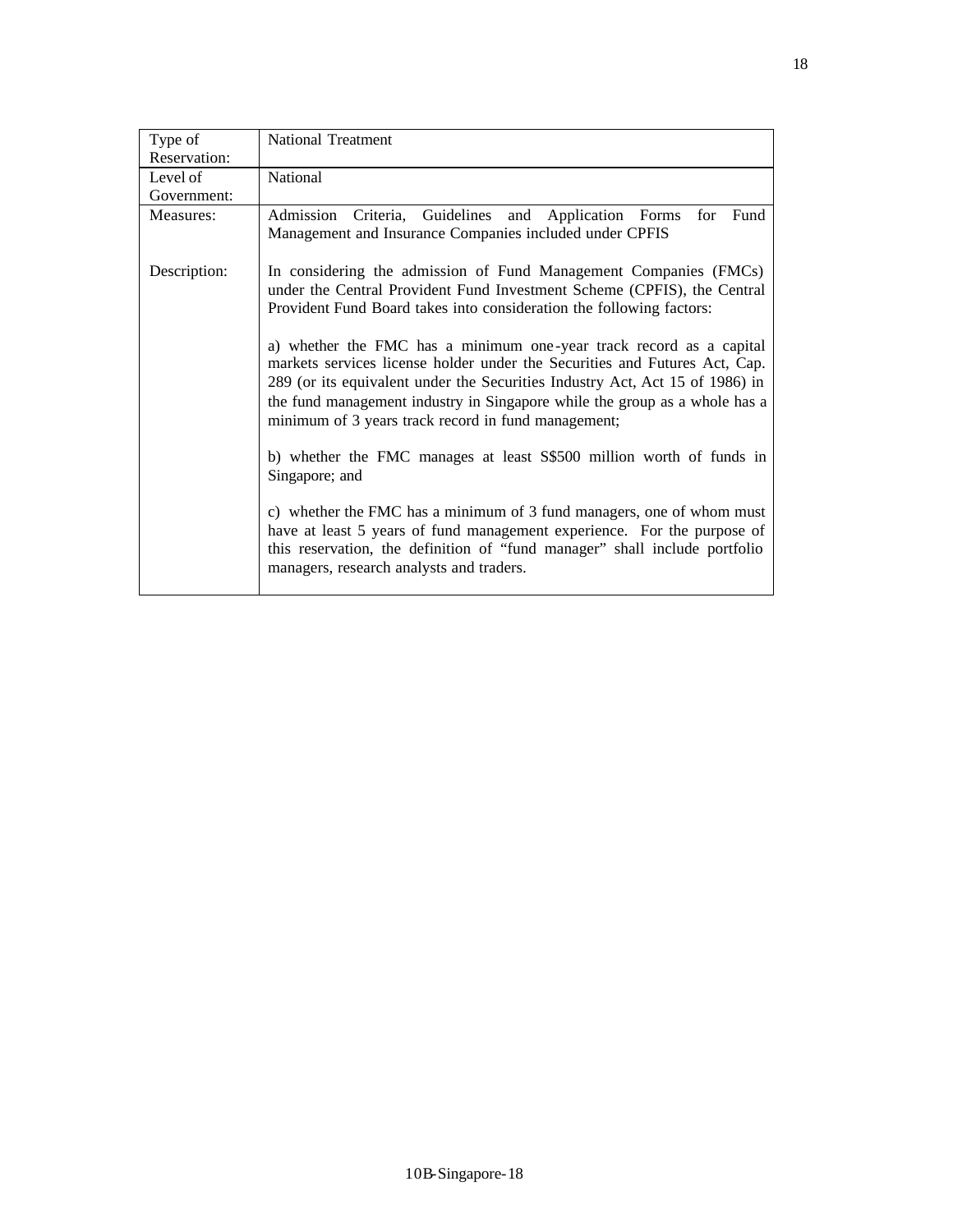### **INSURANCE**

| Type of      | Market Access for Financial Institutions                                   |
|--------------|----------------------------------------------------------------------------|
| Reservation: |                                                                            |
| Level of     | National                                                                   |
| Government:  |                                                                            |
| Measures:    | Insurance Act, Cap 142                                                     |
| Description: | Insurance brokers must be established as a Singapore incorporated company. |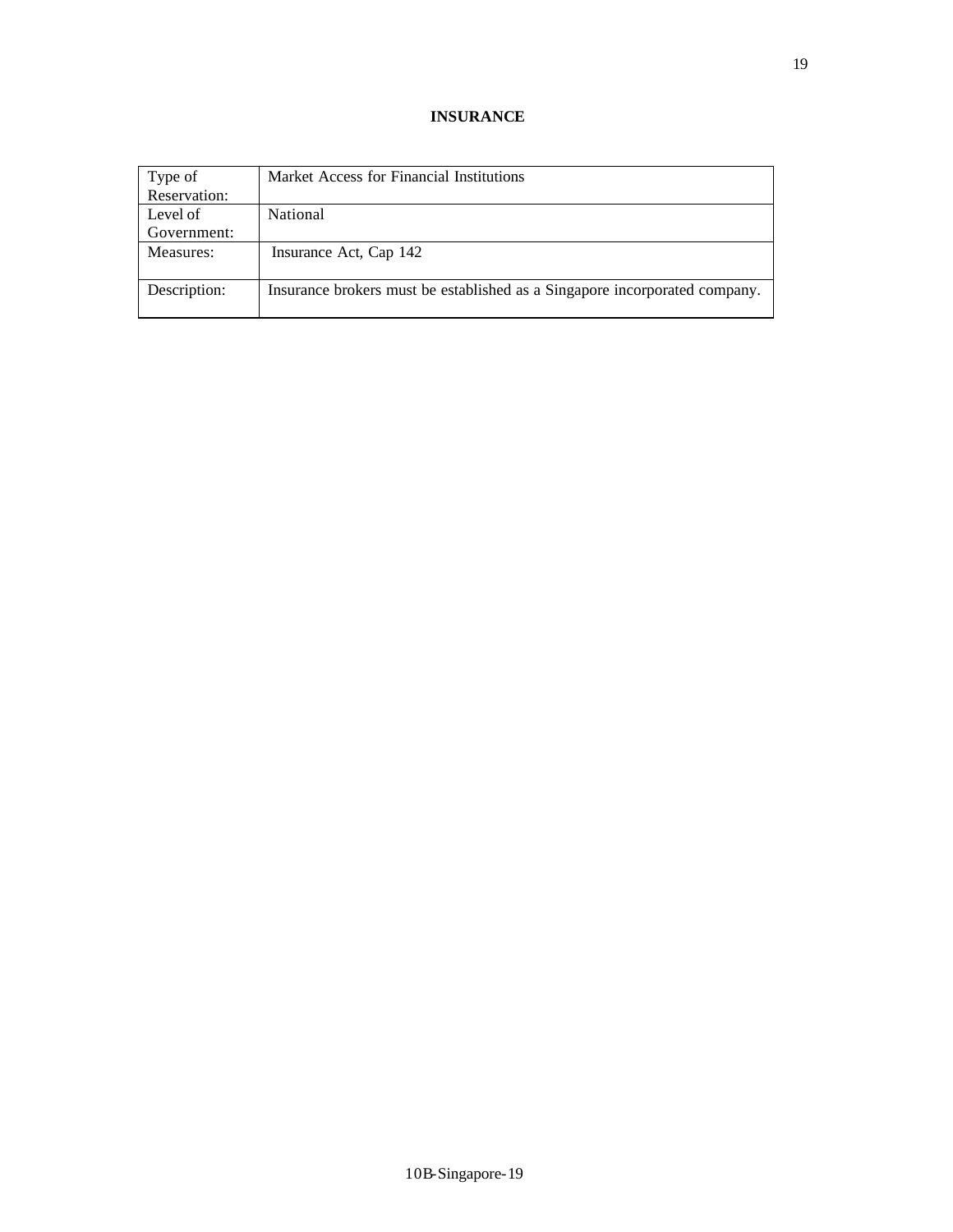| Type of      | Market Access for Financial Institutions                                   |
|--------------|----------------------------------------------------------------------------|
| Reservation: |                                                                            |
| Level of     | National                                                                   |
| Government:  |                                                                            |
| Measures:    | Insurance Act, Cap. 142                                                    |
|              |                                                                            |
| Description: | A captive insurer must be established as a Singapore incorporated company. |
|              |                                                                            |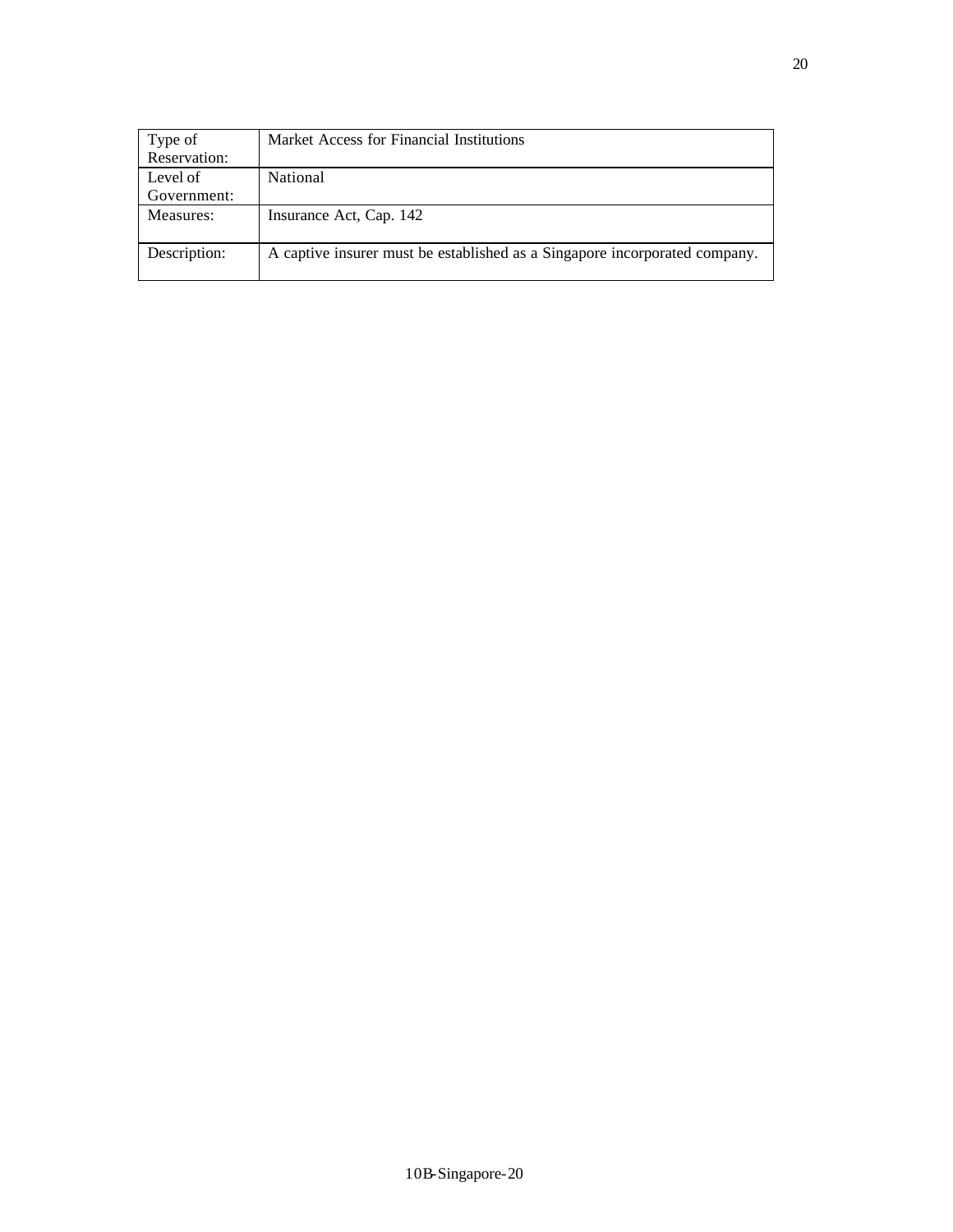| Type of      | <b>National Treatment</b>                                                                                                                                                                                                                    |
|--------------|----------------------------------------------------------------------------------------------------------------------------------------------------------------------------------------------------------------------------------------------|
| Reservation: |                                                                                                                                                                                                                                              |
| Level of     | National                                                                                                                                                                                                                                     |
| Government:  |                                                                                                                                                                                                                                              |
| Measures:    | Admission Criteria, Guidelines and Application Forms<br>for Fund<br>Management and Insurance Companies included under CPFIS                                                                                                                  |
| Description: | In considering the admission of Insurers under the Central Provident Fund<br>Investment Scheme (CPFIS), the Central Provident Fund Board takes into<br>consideration the following factors:                                                  |
|              | a) whether the insurer has a minimum one-year track record as a licensed<br>insurer in Singapore;                                                                                                                                            |
|              | b) whether the insurer employs a minimum of three fund management staff,<br>one of whom must have at least five years of fund management experience.<br>The other two may only have two years of fund management experience if<br>he or she: |
|              | i) is a fully qualified Chartered Financial Analyst (CFA), or<br>ii) is an Associate of the Society of Actuaries, or                                                                                                                         |
|              | iii) holds a Certificate in Finance and Investments from the<br>Institute of Actuaries, or                                                                                                                                                   |
|              | iv) holds an equivalent qualification from any of the professional<br>actuarial bodies recognised in Singapore; and                                                                                                                          |
|              | c) whether the insurer manages at least S\$500 million worth of funds in<br>Singapore.                                                                                                                                                       |
|              | For the purpose of this reservation, the definition of "fund management"<br>staff" shall include portfolio managers, research analysts and traders.                                                                                          |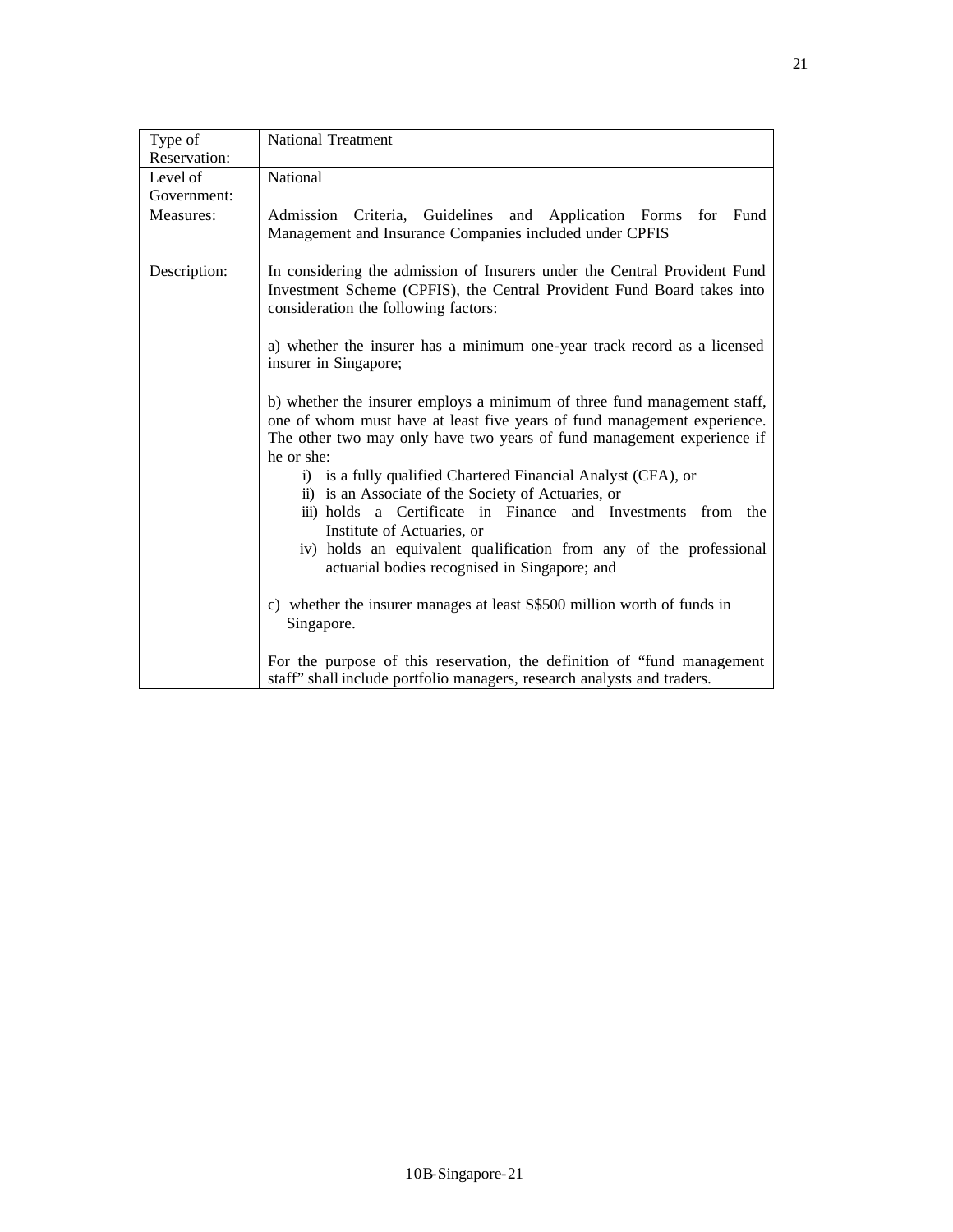| Type of      | Cross-Border Trade                                                     |
|--------------|------------------------------------------------------------------------|
| Reservation: |                                                                        |
| Level of     | National                                                               |
| Government:  |                                                                        |
| Measures:    | Motor Vehicles (Third Party Risks and Compensation) Act, Cap. 189      |
|              | Workmen's Compensation Act, Cap. 354                                   |
|              |                                                                        |
| Description: | Compulsory insurance of Motor Third Party Liability and Workmen's      |
|              | Compensation can only be purchased directly or through an intermediary |
|              | from licensed insurance companies in Singapore.                        |
|              |                                                                        |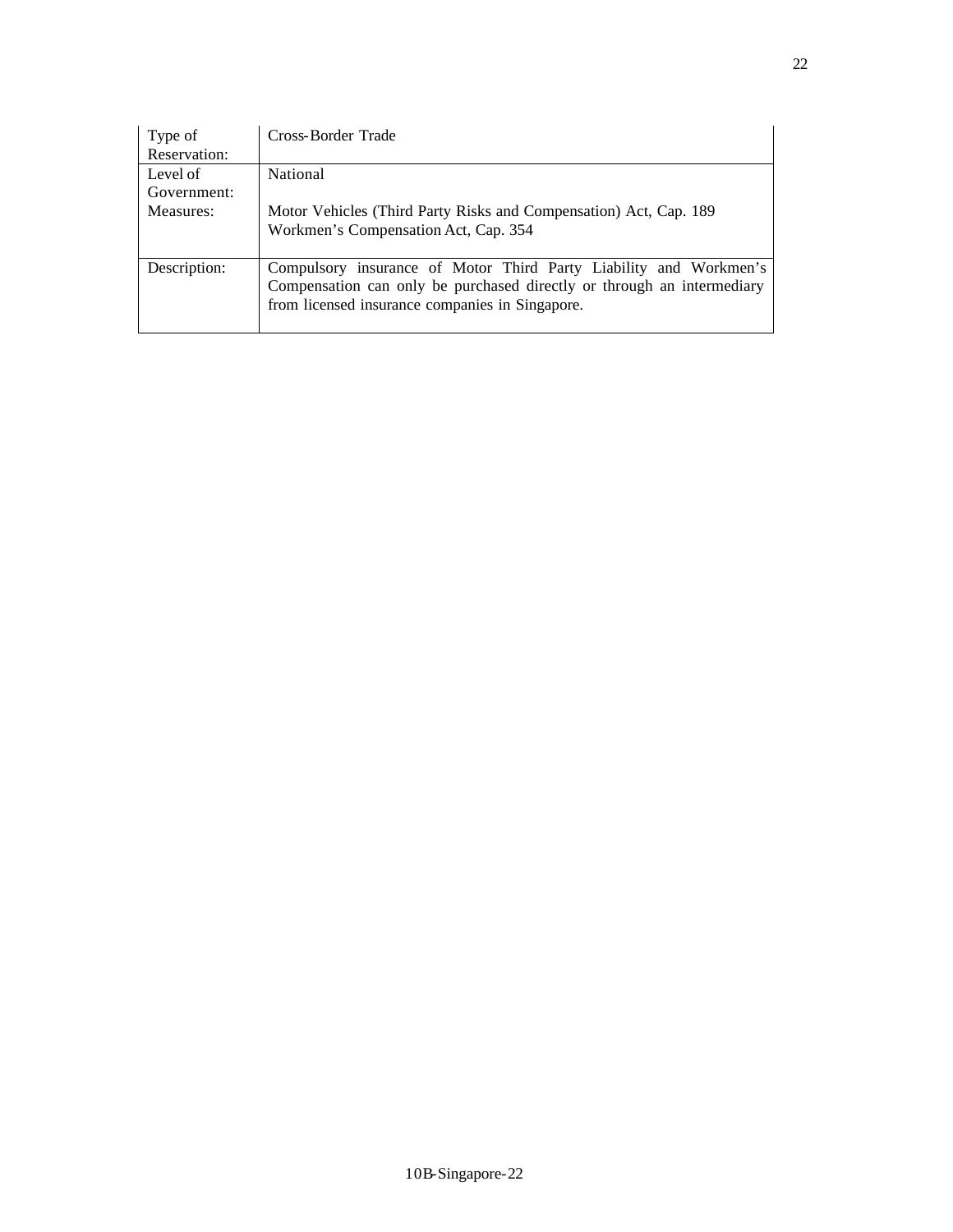| Type of      | Cross-Border Trade                                                                                                                                                                                                                                                                          |
|--------------|---------------------------------------------------------------------------------------------------------------------------------------------------------------------------------------------------------------------------------------------------------------------------------------------|
| Reservation: |                                                                                                                                                                                                                                                                                             |
| Level of     | National                                                                                                                                                                                                                                                                                    |
| Government:  |                                                                                                                                                                                                                                                                                             |
| Measures:    | Insurance Act, Cap. 142, Financial Advisers Act, Cap. 110                                                                                                                                                                                                                                   |
| Description: | The placement of domestic risks outside Singapore by brokers is subject to<br>approval by the Monetary Authority of Singapore, with the exception of<br>reinsurance risks and insurance risks relating to maritime liabilities of ship<br>owners insured by protection and indemnity clubs. |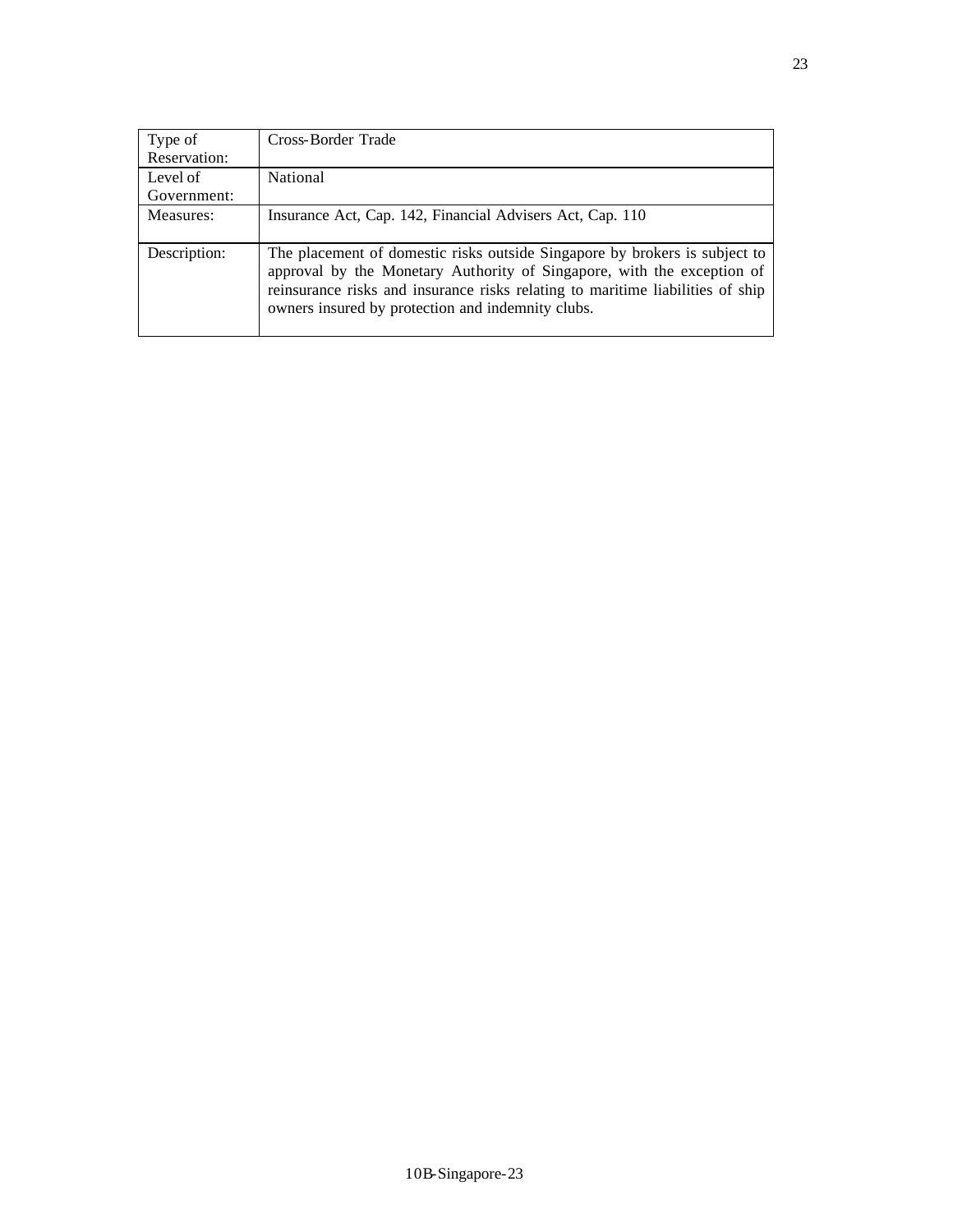## **ALL SECTORS**

| Type of      | Market Access for Financial Institutions and National Treatment               |
|--------------|-------------------------------------------------------------------------------|
| Reservation: |                                                                               |
| Level of     | National                                                                      |
| Government:  |                                                                               |
| Measures:    | Companies Act, Cap. 50, Part IV Division 7A                                   |
|              | Securities and Futures Act, Cap. 289, Part III                                |
|              | Banking Act, Cap. 19, Section 59                                              |
| Description: | Clearing and settlement services for exchange-traded securities and financial |
|              | futures and inter-bank transfers can only be provided by Central Depository   |
|              | (Pte) Limited, Singapore Exchange Derivatives Clearing Ltd, and Banking       |
|              | Computer Services Pte Ltd respectively.                                       |
|              |                                                                               |